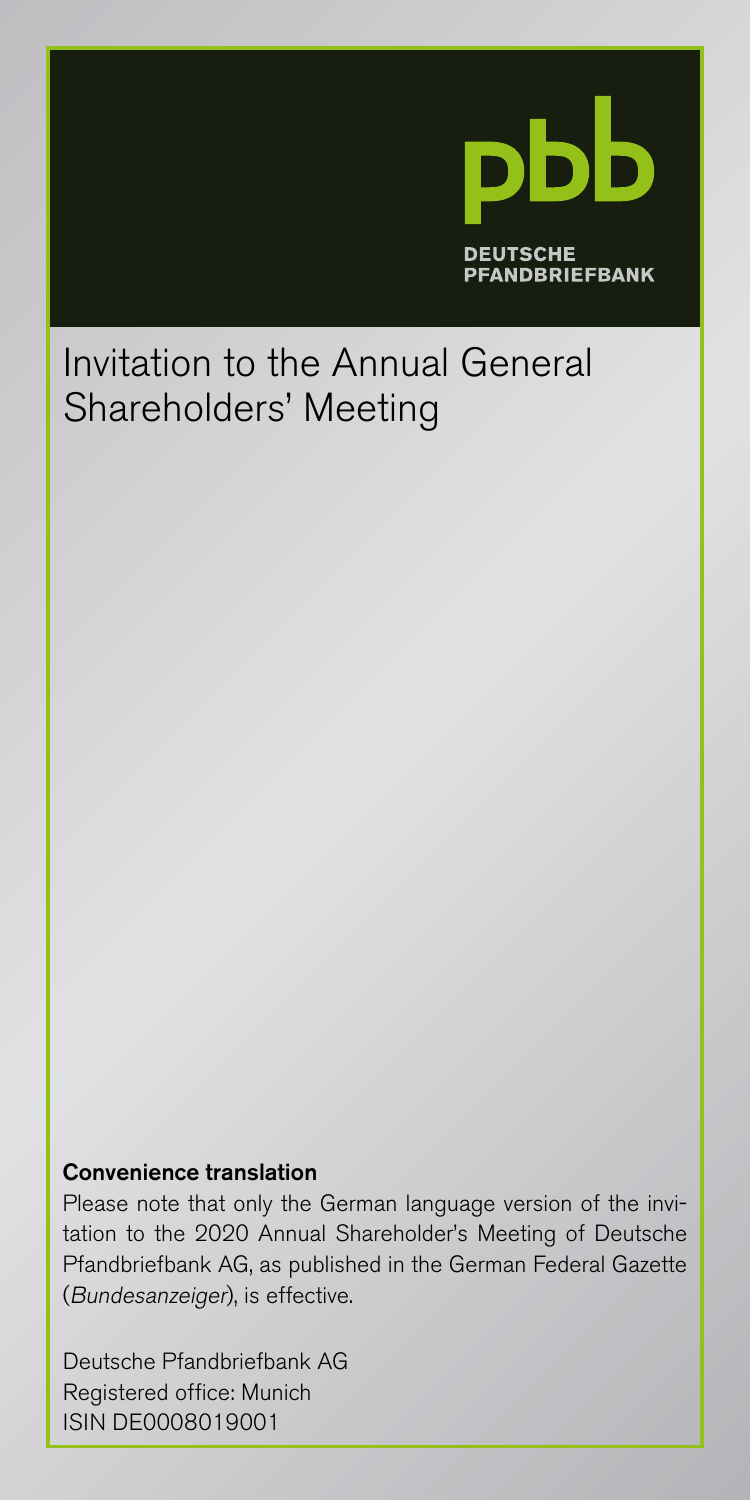We hereby invite our shareholders to the Annual General Meeting of Deutsche Pfandbriefbank AG which will be held as a virtual Annual General Meeting without physical presence of either shareholders or their authorized representatives on Thursday, 28 May 2020, at 10:00 hours (CEST).

The Annual General Meeting will be broadcasted by audiovisual means live on the internet for shareholders. The shareholders' voting rights will be exercised exclusively by way of postal voting or by granting power of attorney to the Company Proxies. The place of the Annual General Meeting within the meaning of the German Stock Corporation Act (Aktiengesetz, "AktG") is Parkring 28, 85748 Garching.

# I. Agenda

1. Presentation of the adopted annual financial statement and the approved consolidated financial statements as well as the combined management report of Deutsche Pfandbriefbank AG and of Deutsche Pfandbriefbank Group for the 2019 financial year, the Management Board's proposal for the appropriation of the distributable profit as well as the report of the Supervisory Board for the 2019 financial year

The above-mentioned documents also include the remuneration report and the explanatory report for the notes pursuant to sections 289a (1) and 315a (1) of the German Commercial Code (Handelsgesetzbuch, "HGB"). The abovementioned documents as well as the corporate governance report and the non-financial report for the Deutsche Pfandbriefbank Group according to sections 315b, 315c in conjunction with sections 289c – 289e HGB have been published at [www.pfandbriefbank.com/investoren/hauptversammlung/.](http://www.pfandbriefbank.com/investoren/hauptversammlung/) They will be explained by the Management Board and  $-$  as far as the Supervisory Board's report is concerned – by the Chairman of the Supervisory Board at the virtual Annual General Meeting.

The Supervisory Board has approved the annual financial statements and the consolidated financial statements prepared by the Management Board. Therefore, the annual financial statements have been adopted in accordance with section 172 sentence 1 of the AktG. Therefore, in accordance with the statutory provisions, no resolution of the Annual General Meeting is required with regard to this item on the Agenda.

### 2. Appropriation of the distributable profit

The Management Board and the Supervisory Board propose to allocate the distributable profit (Bilanzgewinn) of EUR 121,027,777.20 reported by Deutsche Pfandbriefbank AG for the 2019 financial year in its annual financial statements in accordance with the HGB as follows:

> Allocation to other revenue reserves: EUR 121,027,777.20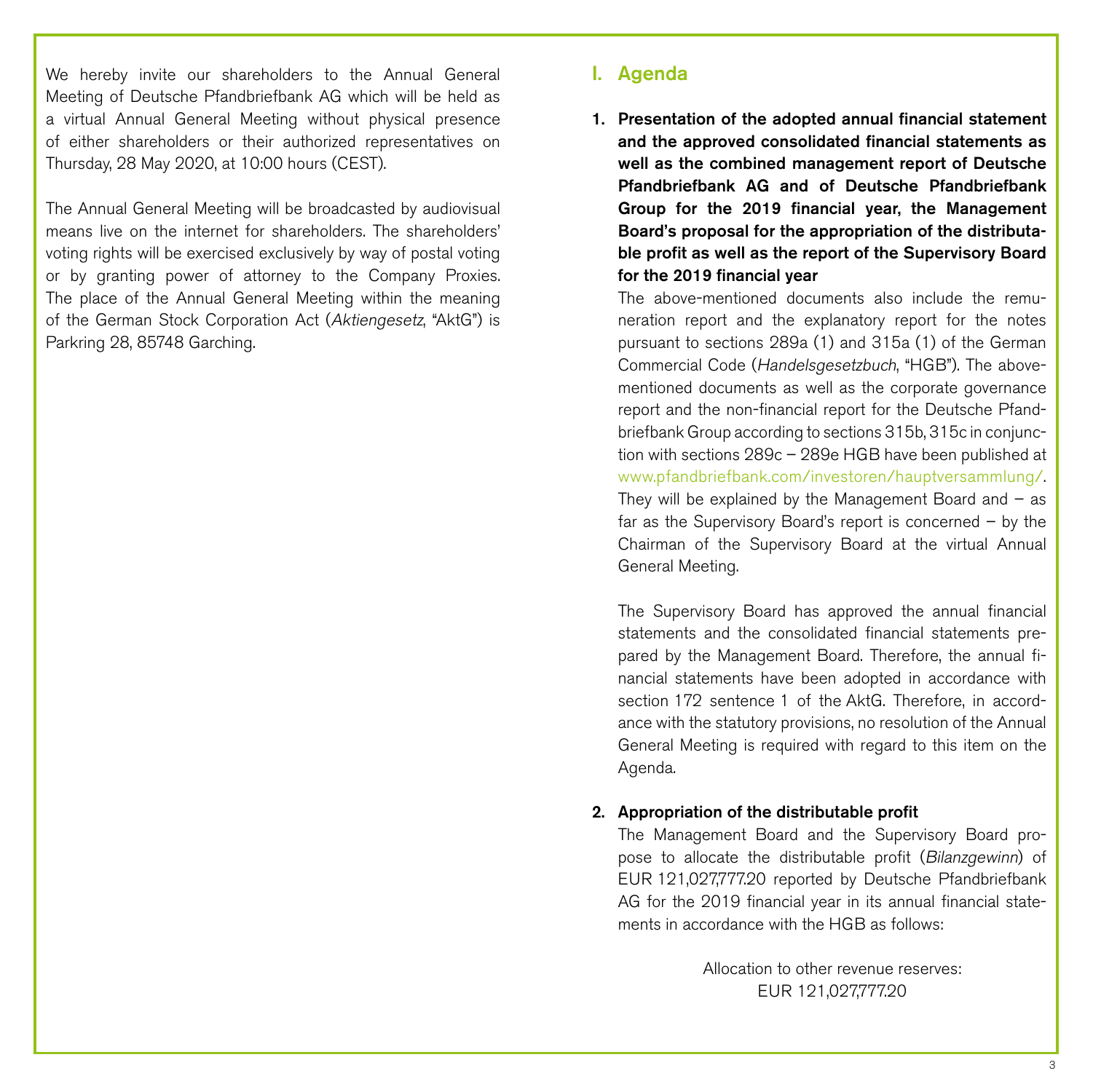As published among other things in the annex to the annual financial statements for the 2019 financial year under no. 53 on page 41, the Management Board and the Supervisory Board initially intended to propose to the Annual General Meeting the distribution of a dividend of EUR 0.90 per no-par value share entitled to dividends. As announced in the ad-hoc release of 3 April 2020, the Management Board and the Supervisory Board have since resolved to withdraw this proposal. They are thus following a recommendation issued by the European Central Bank to all banks subject to its direct supervision to refrain from paying out any dividends for the 2019 financial year, or to refrain from doing so prior to 1 October 2020. Deutsche Pfandbriefbank AG thereby accounts for the particular challenges arising from the COVID-19 pandemic, contributing to related stabilisation efforts.

# 3. Discharge of the members of the Management Board

The Management Board and the Supervisory Board propose that discharge be granted, for the 2019 financial year, for the members of the Management Board who were in office during that period.

4. Discharge of the members of the Supervisory Board The Management Board and the Supervisory Board propose that discharge be granted, for the 2019 financial year, for the members of the Supervisory Board who were in office during that period.

# 5. Resolution on the appointment of the auditor for the annual financial statements and the consolidated financial statements, and the auditor for any review of interim financial information

The Supervisory Board proposes, based on the recommendation of the Audit Committee, to resolve:

a) KPMG AG Wirtschaftsprüfungsgesellschaft, Munich, shall be appointed as the auditor (HGB) and group auditor (IFRS) for the financial year 2020 and as the auditor for the review of any interim condensed financial statements and interim management reports for the Group for the financial year 2020 if and insofar as they are subject to an audit review.

b) Deloitte GmbH Wirtschaftsprüfungsgesellschaft, Munich, shall be appointed as the auditor for the review of any interim condensed financial statements and interim management reports for the Group prepared for periods after 31 December 2020 and before the Annual General Meeting 2021, if and to the extent that they are subject to an audit review.

On the basis of a selection procedure carried out in accordance with Article 16 of EU Regulation 537/2014, the Audit Committee recommended to the Supervisory Board as its preferred candidate that the Annual General Meeting shall appoint Deloitte GmbH Wirtschaftsprüfungsgesellschaft, Munich, as auditor for the review of any condensed interim consolidated financial statements prepared for the periods after 31 December 2020 and before the Annual General Meeting in 2021.

The recommendation made by the Audit Committee to the Supervisory Board, as well as the proposal made by the Supervisory Board, are free from any undue influence by third parties. Furthermore, no arrangements were in place which could have restricted the selection of the auditor.

6. Resolution on the cancellation of the Authorized Capital 2015, the authorization of the Management Board to increase the share capital (Authorized Capital 2020/I) with the authorization to exclude the subscription right of the shareholders  $-$  and the corresponding amendments to the Articles of Association

The Company's Authorized Capital 2015 pursuant to section 4 (4) of the Articles of Association in the amount of EUR 190,188,029.83 has not yet been used and the authorization continues until 9 June 2020. This Authorized Capital 2015 shall be replaced by new authorized capital in the amount of EUR 114,112,817.90 and authorized capital in the amount of EUR 38,037,605.96, which can be used until 27 May 2025 (Authorized Capital 2020/I and Authorized Capital 2020/II). The Authorized Capital 2015 is to be cancelled.

The Management Board and the Supervisory Board propose the following resolutions: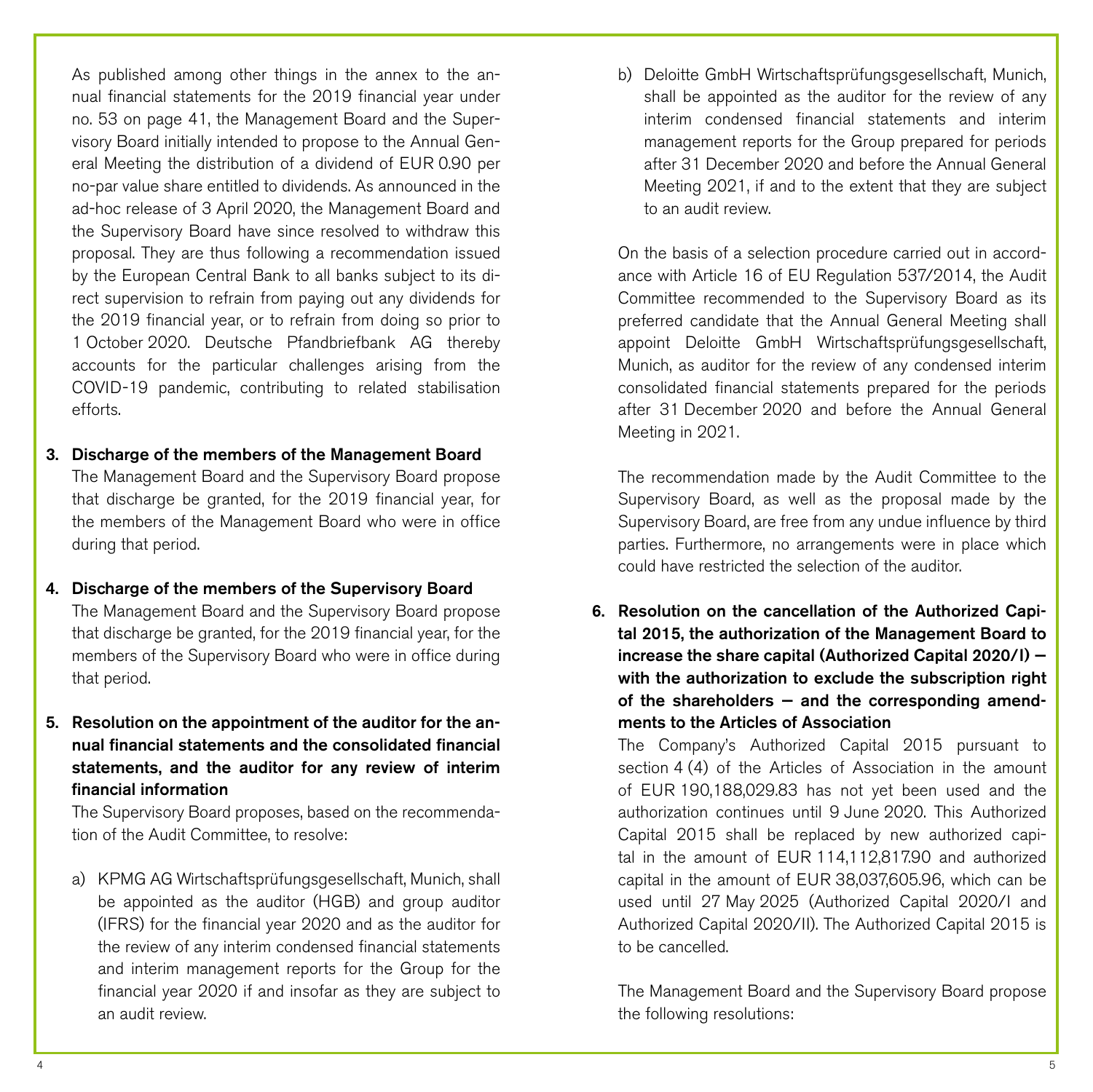- a) The Authorized Capital 2015 resolved by the Annual General Meeting on 10 June 2015 is cancelled, revoking section 4 (4) of the Articles of Association.
- b) The Management Board is authorized, subject to the approval of the Supervisory Board, to increase the share capital of the Company until 27 May 2025 by up to a total maximum amount of EUR 114,112,817.90 by issuing new no-par value share against cash contributions once or several times (Authorized Capital 2020/I). In this context, the shareholders must generally be granted a subscription right; the statutory subscription right may also be granted in such a way that the new shares are acquired by one or more credit institutions or companies equivalent to credit institutions pursuant to section 186 (5) sentence 1 AktG with the obligation to offer the shares to the Company's shareholders for subscription. However, the Management Board is authorized, subject to the approval of the Supervisory Board, to exclude the shareholders' subscription right in the following cases:

 $\blacksquare$  to exclude the subscription right for fractional amounts; ■ to issue shares to members of the Management Board, members of the management or to employees of the Company or its group companies within the meaning of section 18 (1) AktG up to a pro-rata amount of the share capital of EUR 2,852,820.44. If shares are to be issued to members of the Company's Management Board, the power to decide lies with the Supervisory Board.

If shares are issued to members of the Management Board, members of the management or to employees of the Company or its group companies within the meaning of section 18 (1) AktG against cash contributions under exclusion of the subscription right of the shareholders, the pro-rata amount of the share capital attributable to them must not exceed 0.75% of the Company's share capital existing at the time of the resolution by the Annual General Meeting. When calculating the aforementioned 0.75% limit, the pro-rata amount of the share capital has to be taken into account that is attributable to shares issued or sold during the term of this authorization under another authorization to members of the Management

Board, members of the management or employees of the Company or its group companies within the meaning of section 18 (1) AktG against contributions in cash or in kind under exclusion of the subscription right of the shareholders.

The Management Board is authorized to specify the further conditions of the capital increase and its implementation.

The Supervisory Board is authorized to amend the wording of the Articles of Association after complete or partial implementation of the share capital increase by use of the Authorized Capital 2020/I and after the expiration of the authorization period.

- c) Section 4 (4) of the Articles of Association is restated as follows:
	- "(4) Authorized Capital 2020/I

The Management Board is authorized, subject to the approval of the Supervisory Board, to increase the Company's share capital until 27 May 2025 by up to a total maximum amount of EUR 114,112,817.90 by issuing new no-par value shares against contributions once or several times (Authorized Capital 2020/I). The shareholders must generally be granted a subscription right; the statutory subscription right may also be granted in such a way that the new shares are acquired by one or more credit institutions or companies equivalent to credit institutions pursuant to section 186 (5) sentence <sup>1</sup> AktG with the obligation to offer the shares to the Company's shareholders for subscription. However, the Management Board is authorized, subject to the approval of the Supervisory Board, to exclude the shareholders' subscription right in the following cases:

 $\blacksquare$  to exclude the subscription right for fractional amounts;  $\blacksquare$  to issue shares to members of the Management Board, members of the management or to employees of the Company or its group companies within the meaning of section 18 (1) AktG up to a pro-rata amount of the share capital of EUR 2,852,820.44. If shares are to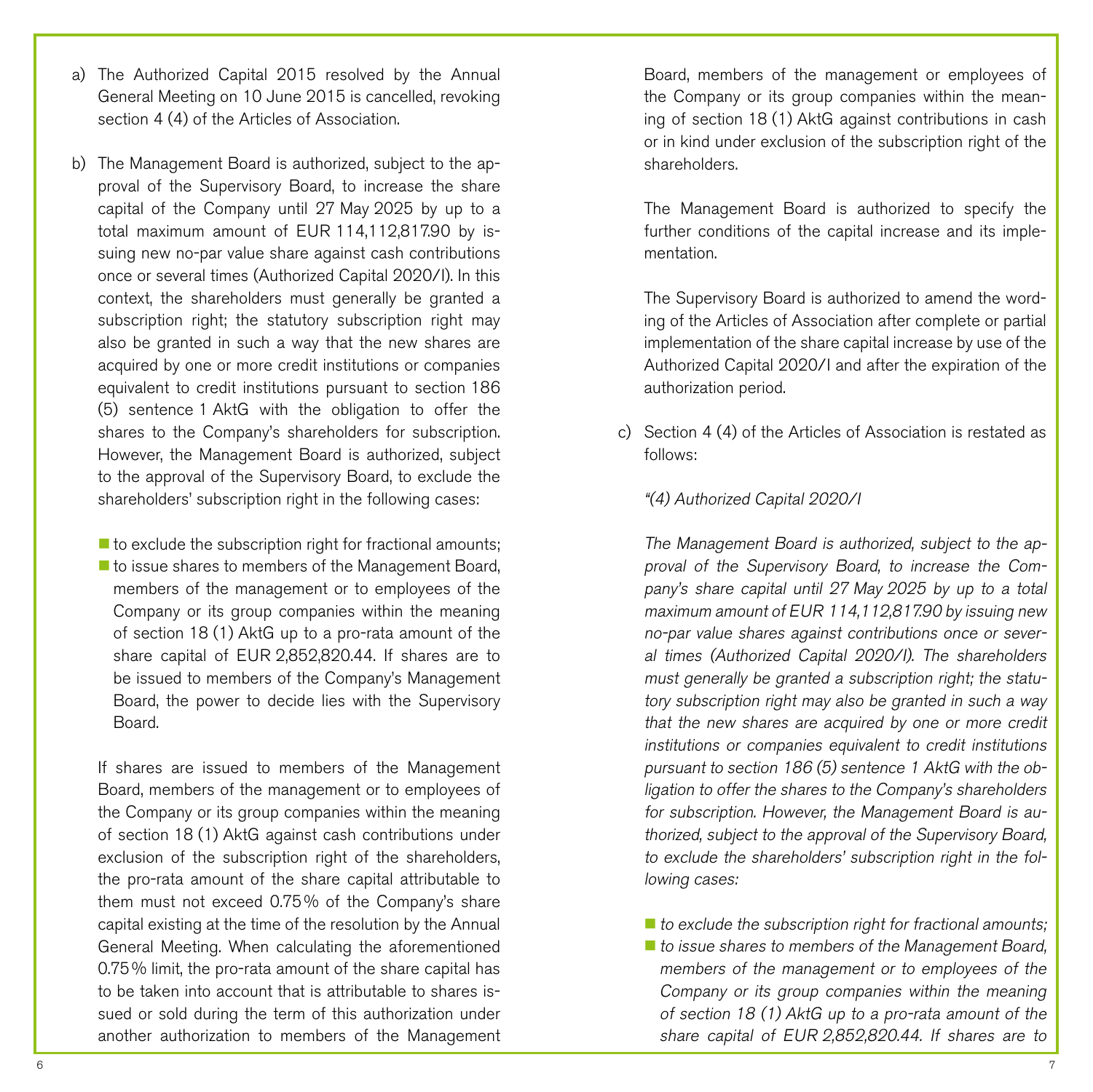be issued to members of the Company's Management Board, the power to decide lies with the Supervisory Board.

If shares are issued to members of the Management Board, members of the management or to employees of the Company or its group companies within the meaning of section 18 (1) AktG against for cash contributions under exclusion of the subscription right of the shareholders, the pro-rata amount of the share capital attributable to them must not exceed 0.75% of the Company's share capital existing at the time of the resolution by the Annual General Meeting. When calculating the aforementioned 0.75% limit, the pro-rata amount of the share capital has to be taken into account that is attributable to shares issued or sold during the term of this authorization under another authorization to members of the Management Board, members of the management or employees of the Company or its group companies within the meaning of section 18 (1) AktG against contributions in cash or in kind under exclusion of the subscription right of the shareholders.

The Management Board is authorized to specify the further conditions of the capital increase and its implementation.

The Supervisory Board is authorized to amend the wording of the Articles of Association after complete or partial implementation of the share capital increase by use of the Authorized Capital 2020/I and after the expiration of the authorization period."

d) The Management Board is instructed to apply for registration of the Authorized Capital 2020/I and the amendments of the Articles of Association pursuant to the above letters b) and c) in the commercial register in such a way that they will not become effective until after the cancellation of the Authorized Capital 2015 pursuant to letter a) has become effective or the Authorized Capital 2015 has expired at the end of 9 June 2020.

7. Resolution on the authorization of the Management Board to increase the share capital (Authorized Capital 2020/II) — with the authorization to exclude the subscription right of the shareholders  $-$  and the corresponding amendment to the Articles of Association As outlined in the introduction to Agenda item 6, the existing

Authorized Capital 2015 is to be replaced by a new Authorized Capital 2020/I and a new Authorized Capital 2020/II. It is intended for the new Authorized Capital 2020/II in the amount of EUR 38,037,605.96 to be able to be used until 27 May 2025 (Authorized Capital 2020/II).

The Management Board and the Supervisory Board propose the following resolutions:

a) The Management Board is authorized, subject to the approval of the Supervisory Board, to increase the share capital of the Company until 27 May 2025 by up to a total maximum amount of EUR 38,037,605.96 by issuing new no-par value shares against contributions in cash or in kind once or several times (Authorized Capital 2020/ II). The shareholders must generally be granted a subscription right; the statutory subscription right may also be granted in such a way that the new shares are acquired by one or more credit institutions or companies equivalent to credit institutions pursuant to section 186 (5) sentence 1 AktG with the obligation to offer the shares to the Company's shareholders for subscription. However, the Management Board is authorized, subject to the approval of the Supervisory Board, to exclude the shareholders' subscription right in the following cases:

 $\blacksquare$  to exclude the subscription right for fractional amounts;

- $\blacksquare$  to the extent necessary, to grant to holders or creditors of conversion or option rights issued or still to be issued by the Company or its group companies within the meaning of section 18 (1) AktG a subscription right in the amount in which they would be entitled to such right after exercising the conversion or option right or after fulfilling the respective conversion or option obligation;
- $\blacksquare$  to increase the share capital against contributions in kind;
- in the case of capital increases against cash contributions, if the issue price of the new shares is not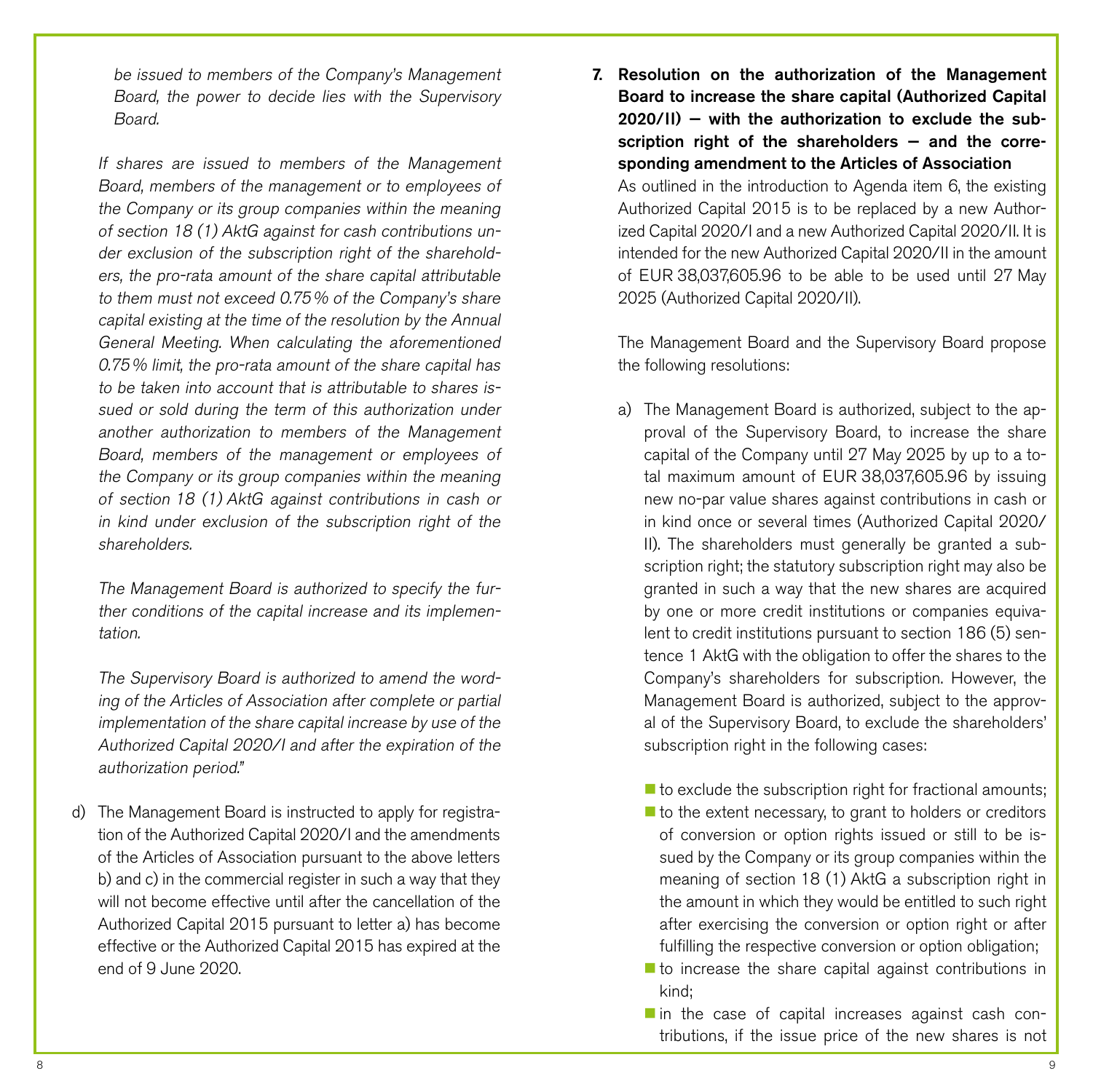significantly lower than the stock exchange price for shares of the Company at the time the issue price is determined. The shares issued on the basis of this authorization under exclusion of the subscription right pursuant to sections 203 (1), 186 (3) sentence 4 AktG must not, in total, exceed 10% of the Company's share capital at the time this authorization takes effect or  $-$  if this value is lower  $-$  at the time this authorization is exercised. When calculating the aforementioned 10% limit, the pro-rata amount of the share capital has to be taken into account which is attributable to shares to be issued to service conversion or option rights or conversion or option obligations arising from bonds or profit participation rights issued in analogous application of section 186 (3) sentence 4 AktG under exclusion of the subscription right during the term of this authorization or the pro-rata amount of the share capital attributable to shares issued during the term of this authorization under simplified exclusion of the subscription right pursuant to or in analogous application of section 186 (3) sentence 4 AktG or attributable to shares sold after repurchase.

The pro-rata amount of the share capital attributable to shares issued against contributions in cash or in kind under exclusion of the shareholders' subscription right must not, in total, exceed 10% of the Company's share capital existing at the time of the resolution by the Annual General Meeting. Subject to any new authorization on exclusion of subscription right to be resolved by a subsequent General Meeting, subject to any new authorization to exclude the subscription right to be resolved by a subsequent General Meeting, when calculating the aforementioned 10 % limit, those shares have to be taken into account that are issued during the term of this authorization under another authorization under exclusion of the subscription right or to which financial instruments with conversion or option rights or obligations relate that are issued during the term of this authorization under another authorization under exclusion of the shareholders' subscription right.

If shares are issued to members of the Management Board, members of the management or employees of the Company or its group companies within the meaning of

section 18 (1) AktG under exclusion of the shareholders' subscription right against contribution in kind by contributing claims for variable remuneration components, gratuities or similar claims against the Company or its group companies, the Management Board may only make use of the authorization up to a total maximum amount of 0.75 % of the share capital existing at the time of the resolution by the Annual General Meeting. When calculating the aforementioned 0.75% limit, the pro-rata amount of the share capital has to be taken into account that is attributable to shares issued or sold during the term of this authorization under another authorization to members of the Management Board, members of the management or employees of the Company or its group companies within the meaning of section 18 (1) AktG against contributions in cash or in kind under exclusion of the subscription right of the shareholders.

The Management Board is authorized to specify the further conditions of the capital increase and its implementation.

The Supervisory Board is authorized to amend the wording of the Articles of Association after complete or partial implementation of the share capital increase by use of the Authorized Capital 2020/II and after the expiration of the authorization period.

b) Section 4 of the Articles of Association is supplemented by the following paragraph 4a:

### "(4a) Authorized Capital 2020/II

The Management Board is authorized, subject to the approval of the Supervisory Board, to increase the share capital of the Company until 27 May 2025 by up to a total maximum amount of EUR 38,037,605.96 by issuing new no-par value shares against contributions in cash or in kind once or several times (Authorized Capital 2020/ II). The shareholders must generally be granted a subscription right; the statutory subscription right may also be granted in such a way that the new shares are acquired by one or more credit institutions or companies equivalent to credit institutions pursuant to section 186 (5) sen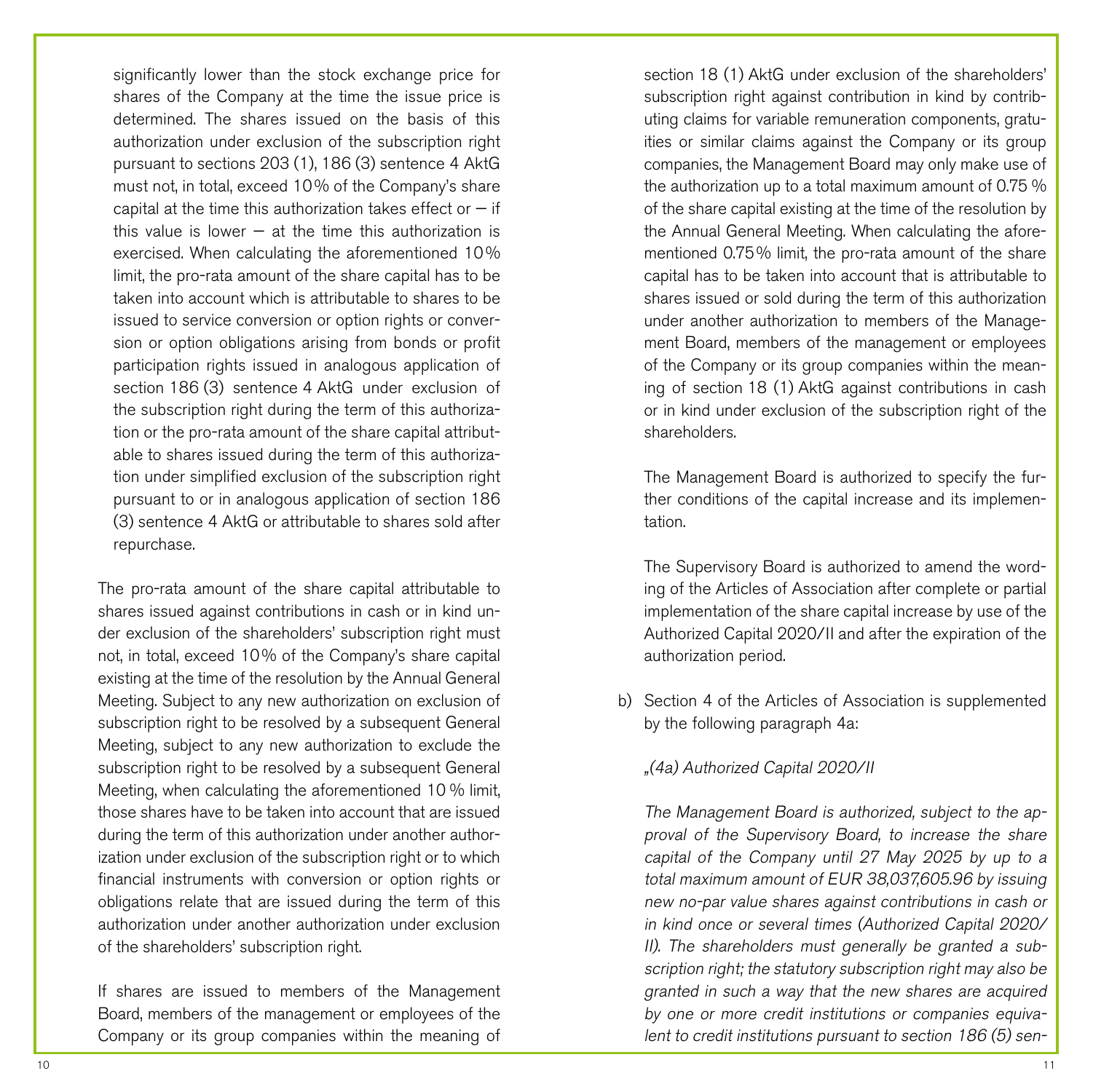tence 1 AktG with the obligation to offer the shares to the Company's shareholders for subscription. However, the Management Board is authorized, subject to the approval of the Supervisory Board, to exclude the shareholders' subscription right in the following cases:

- $\blacksquare$  to exclude the subscription right for fractional amounts;  $\blacksquare$  to the extent necessary, to grant to holders or creditors of conversion or option rights issued or still to be issued by the Company or its group companies within the meaning of section 18 (1) AktG a subscription right in the amount in which they would be entitled to such right after exercising the conversion or option right or after fulfilling the respective conversion or option obligation;
- $\blacksquare$  to increase the share capital against contributions in kind;
- $\blacksquare$  in the case of capital increases against contributions, if the issue price of the new shares is not significantly lower than the stock exchange price for shares of the Company at the time the issue price is determined. The shares issued on the basis of this authorization under exclusion of subscription right pursuant to sections 203 (1), 186 (3) sentence 4 AktG must not, in total, exceed 10% of the Company's share capital at the time this authorization takes effect or  $-$  if this value is lower  $-$  at the time this authorization is exercised. When calculating the aforementioned 10% limit, the pro-rata amount of the share capital has to be taken into account which is attributable to shares to be issued during the term of this authorization to service conversion or option rights or conversion or option obligations arising from bonds or profit participation rights issued in analogous application of section 186 (3) sentence 4 AktG under exclusion of the subscription right or the pro-rata amount of the share capital attributable to shares issued during the term of this authorization under simplified exclusion of the subscription right pursuant to or in analogous application of section 186 (3) sentence <sup>4</sup> AktG or attributable to shares sold after repurchase.

The pro-rata amount of the share capital attributable to shares issued against contributions in cash or in kind under exclusion of the shareholders' subscription right must not, in total, exceed 10% of the Company's share capital

existing at the time of the resolution by the Annual General Meeting. Subject to any new authorization on exclusion of subscription right to be resolved by a subsequent General Meeting, when calculating the aforementioned 10% limit, those shares have to be taken into account that are issued during the term of this authorization under another authorization under exclusion of the subscription right or to which financial instruments with conversion or option rights or obligations relate that are issued during the term of this authorization under another authorization under exclusion of the shareholders' subscription right.

If shares are issued to members of the Management Board, members of the management or employees of the Company or its group companies within the meaning of section 18 (1) AktG under exclusion of the shareholders' subscription right against contribution in kind by contributing claims for variable remuneration components, gratuities or similar claims against the Company or its group companies, the Management Board may only make use of the authorization up to a total maximum amount of 0.75% of the share capital existing at the time of the resolution by the Annual General Meeting. This 0.75% limit shall include the proportionate amount of the share capital attributable to shares issued or sold to members of the Management Board, members of the management or employees of the Company or its group companies within the meaning of section 18 (1) AktG in return for contributions in cash or in kind under the exclusion of the subscription right of the shareholders during the term of the authorization under another authorization.

The Management Board is authorized to specify the further conditions of the capital increase and its implementation.

The Supervisory Board is authorized to amend the wording of the Articles of Association after complete or partial implementation of the share capital increase by use of the Authorized Capital 2020/II and after the expiration of the authorization period."

c) The Management Board is instructed to apply for registration of the Authorized Capital 2020/II and to file the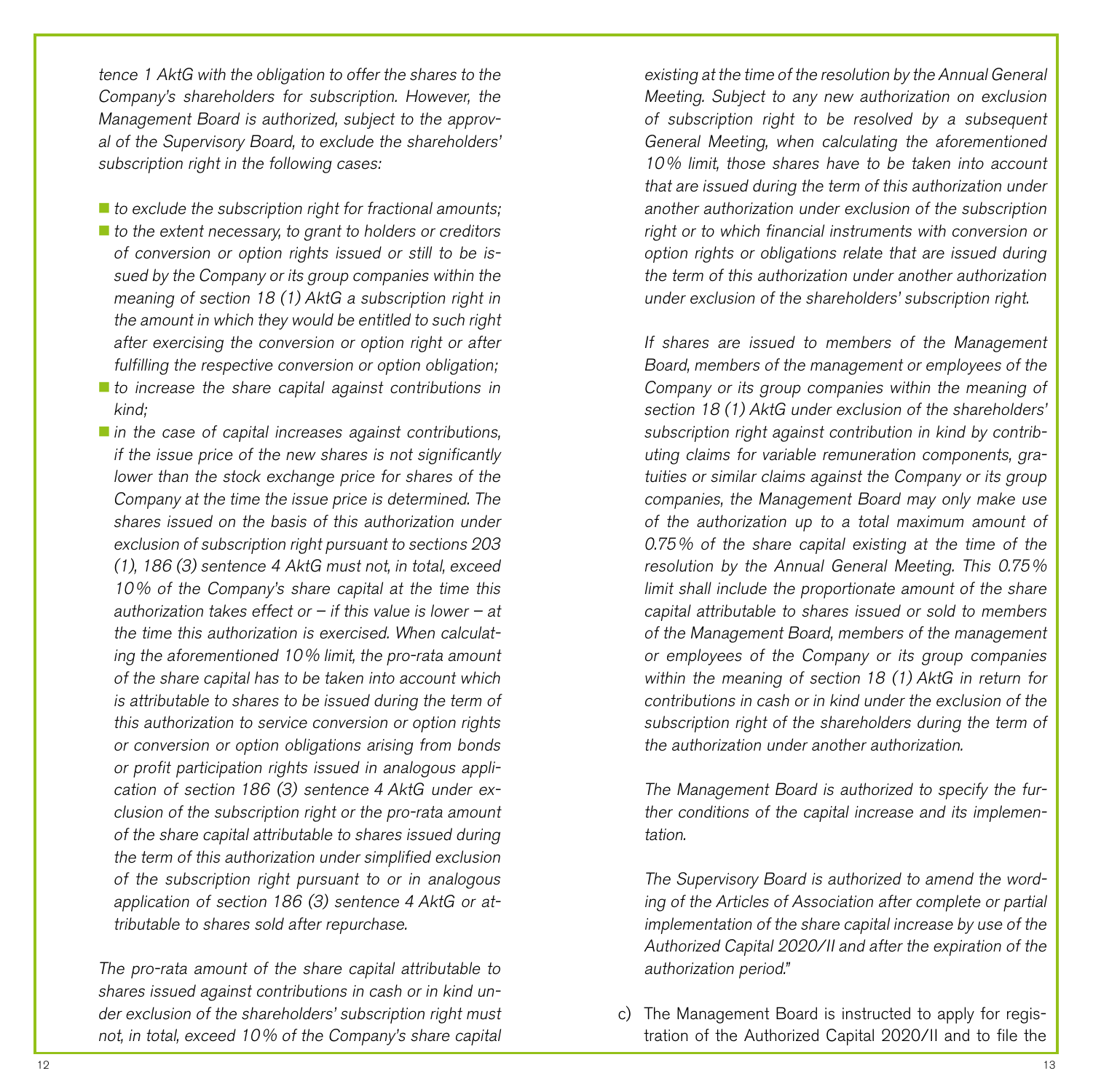amendments of the Articles of Association pursuant to the above letters a) and b) in the commercial register in such a way that they will not become effective until after the cancellation of the Authorized Capital 2015 pursuant to Agenda Item 6 letter a) has become effective or the Authorized Capital 2015 has expired at the end of 9 June 2020.

8. Resolution on the authorization of the Management Board to issue profit participation rights and other hybrid bonds with the authorization to exclude the subscription right of the shareholders, on the cancellation of the existing authorization and of the Conditional Capital 2015, and on the corresponding amendment of the Articles of Association

While the authorization granted by the Annual General Meeting on 10 June 2015 to issue convertible bonds and warrant bonds, profit participation rights and other hybrid bonds is limited in time and expires on 9 June 2020, it is an integral part of the framework for corporate action in order to ensure that the Company has an adequate regulatory equity capital base. Therefore, a new authorization is to be granted to the Management Board which will replace the authorization issued by the Annual General Meeting on 10 June 2015. The new authorization does not provide for any conversion or option rights on the shares of the Company. Since no convertible bonds or warrant bonds, profit participation rights or other hybrid bonds with conversion or option rights have been issued under the authorization of 2015, the Conditional Capital 2015 is no longer needed and is to be cancelled.

The Management Board and the Supervisory Board propose the following resolutions:

a) Cancellation of the authorization of 10 June 2015

The authorization granted by the Annual General Meeting on 10 June 2015 to issue convertible bonds and warrant bonds, profit participation rights and other hybrid bonds (the profit participation rights and the hybrid bonds with or without conversion or option right and/or obligation) is cancelled.

b) Authorization to issue profit participation rights and other hybrid bonds that fulfill the requirements under European law for the capital paid in as consideration for the issuance thereof to be recognized as Additional Tier 1 Capital or other own funds under banking regulatory law

The Management Board is authorized to issue until 27 May 2025 once or several times bearer or registered profit participation rights with or without a fixed term. The Management Board is further authorized to issue in lieu of or in addition to profit participation rights until 27 May 2025 once or several times other hybrid financial instruments with or without a fixed term that satisfy the requirements set forth below but may not be classified as profit participation rights from a legal perspective, to the extent that, pursuant to section 221 AktG, their issuance requires the approval of the General Meeting due to the profit-dependent payment of interest thereon or for other reasons (these instruments are hereinafter referred to as "hybrid bonds", and the profit participation rights and the hybrid bonds are hereinafter collectively also referred to as "financial instruments"). The total nominal amount of the financial instruments to be issued under this authorization must not exceed a total value of EUR 2,000,000,000.00. The financial instruments may also be issued in the legal currency of an OECD country other than in euros, subject to the limitation to the corresponding equivalent value in euros. Other than against cash consideration, the financial instruments may also be issued against valuable considerations in kind as determined by the Company, specifically in the form of existing bonds or profit participation rights that are to be replaced by the new instruments.

The financial instruments must fulfill the requirements under European law for the capital paid in as consideration for the issuance thereof to be recognized as Additional Tier 1 Capital or other own funds under banking regulatory law.

The financial instruments may also be issued indirectly by the Company's group companies within the meaning of section 18 (1) AktG in Germany or abroad. In such case, the Management Board is authorized to assume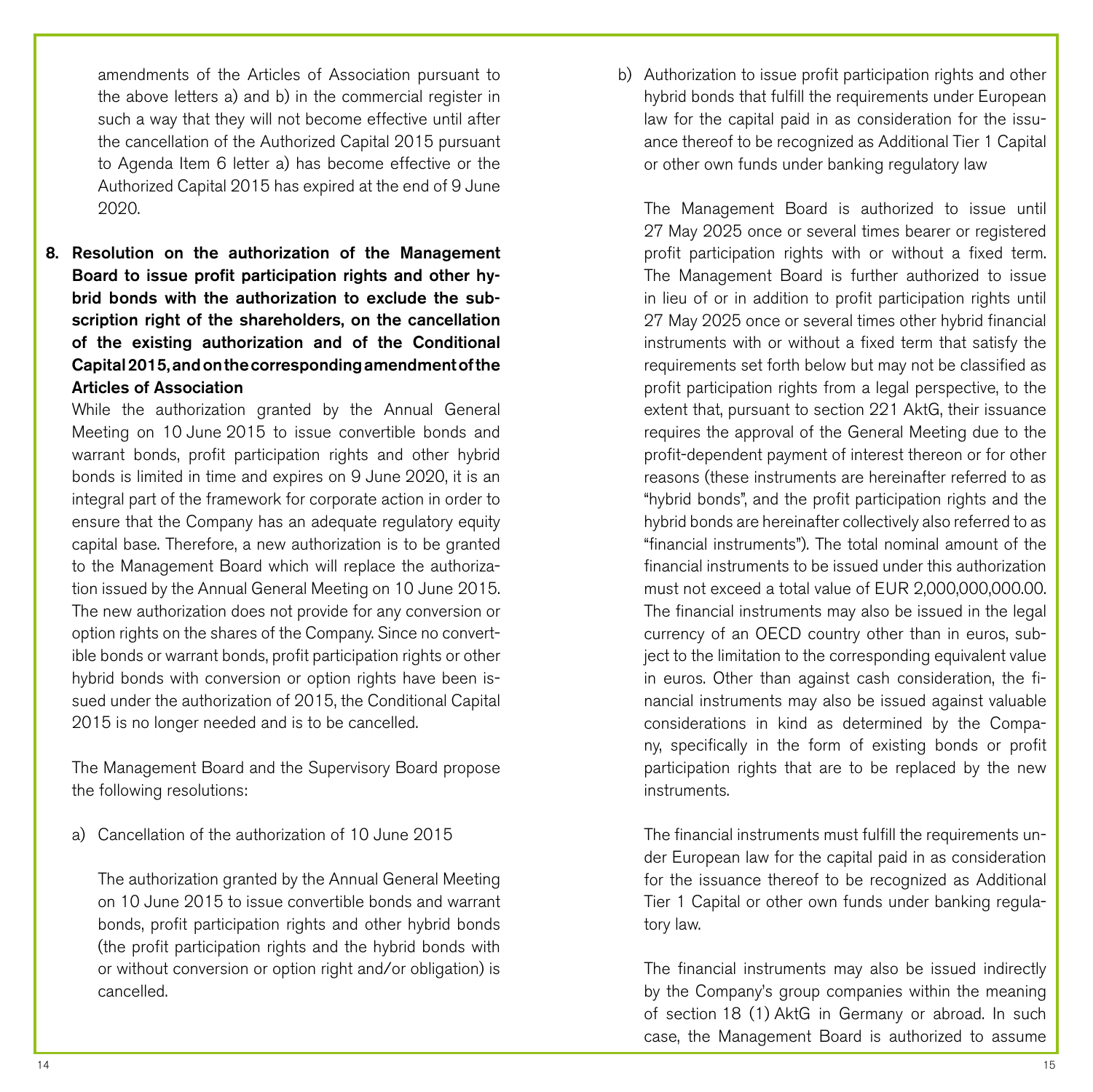on behalf of the Company in a manner permissible under supervisory law the guarantee for repayment of the financial instruments and to grant to the group company within the meaning of section 18 (1) AktG non-transferable equivalent financial instruments up to the amount of the issuance by the group company within the meaning of section 18 (1) AktG. If this option is used, only the volume of the financial instruments issued by the group company within the meaning of section 18 (1) AktG will be applied for the purposes of the maximum amount stated under b) above. The shareholders' subscription right to the financial instruments issued to the group company within the meaning of section 18 (1) AktG is excluded.

In the case of the issuance of the financial instruments by the Company or by a group company within the meaning of section 18 (1) AktG, the shareholders are, in principle, entitled to a statutory subscription right. The statutory subscription right may also be granted in such a way that the financial instruments are acquired by one or more credit institutions or companies equivalent to credit institutions pursuant to section 186 (5) sentence 1 AktG with the obligation to offer the instruments to the Company's shareholders for subscription. If the financial instruments are issued by the Company's group companies within the meaning of section 18 (1) AktG, the Company must ensure that the shareholders are granted the subscription right accordingly. However, the Management Board is authorized, subject to the approval of the Supervisory Board, to exclude the subscription right of the shareholders regarding the financial instruments if, in the case of financial instruments issued against cash payment, the issue price of the financial instruments is not materially below their theoretical market value determined on the basis of recognized methods of financial mathematics. To the extent that the Management Board does not use the option of excluding the subscription right, it shall be authorized, subject to the approval of the Supervisory Board, to exclude the shareholders' subscription right for fractional amounts which result from subscription ratios, and also to exclude the subscription right to the extent required in order to grant to holders of conversion rights issued on an earlier occasion or to holders of convertible bonds with conversion obligation a subscription right in the amount in which they would be entitled to such right after exercising their conversion rights or after fulfilling their conversion obligations. Furthermore, the Management Board is authorized, subject to the approval of the Supervisory Board, to exclude the subscription right to the financial instruments insofar as these are issued against contributions in kind. The Management Board is authorized, subject to the approval of the Supervisory Board, to determine additional details regarding the issue, the structure and the terms and conditions of the issuance, in particular, the volume, the timing, the interest rate and the issue price or, where applicable, to determine such details in consultation with the relevant corporate bodies of the group company within the meaning of section 18 (1) AktG issuing the instruments.

c) Amendment of the Articles of Association

The conditional capital resolved by the Annual General Meeting on 10 June 2015 is cancelled, revoking section 4 (5) of the Articles of Association, and the current section 4 (6) of the Articles of Association shall become section 4 (5) of the Articles of Association.

9. Resolution on the authorization to acquire own shares in accordance with section 71 (1) no. 8 AktG, including under exclusion of the right to tender, and to use those own shares, also under exclusion of the shareholders' statutory subscription right, and on the authorization to redeem own shares acquired and to reduce the capital, and on the cancellation of the existing authorization The authorization to acquire and use own shares granted by the Annual General Meeting on 10 June 2015 is limited in

time and expires on 9 June 2020. This authorization has not been used so far and is to be replaced by a new authorization.

The Management Board and the Supervisory Board propose the following resolutions:

- a) The authorization to acquire own shares issued by the Annual General Meeting on 10 June 2015 is cancelled.
- b) The Management Board is authorized, in accordance with section 71 (1) no. 8 AktG, to acquire until 27 May 2025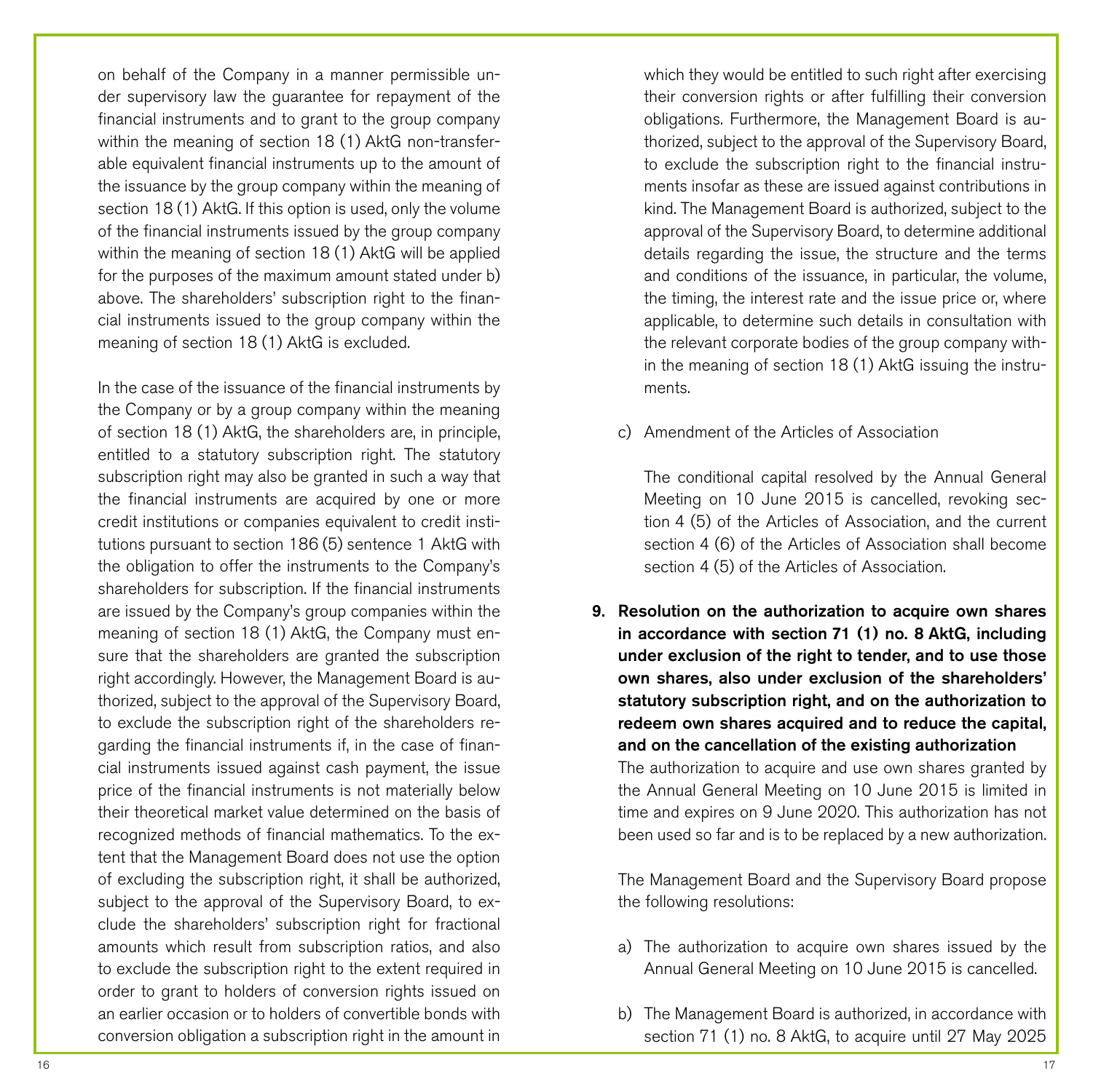own shares up to a total of 10% of the Company's share capital existing at the time of the resolution or  $-$  if this value is lower  $-$  of the share capital existing at the time this authorization is exercised. Together with the own shares that were acquired for trading purposes or for other reasons and that are in the Company's possession or attributable to it pursuant to sections 71a et seqq. AktG, the shares acquired on the basis of this authorization must at no time exceed 10% of the relevant share capital of the Company. Own shares may be acquired on the stock exchange or by way of a public purchase offer made to all shareholders. Where the own share are acquired via the stock exchange, the consideration paid per share (excluding incidental acquisition costs) must not exceed or fall below the average share price (volume weighted average price of the share of Deutsche Pfandbriefbank AG in the Xetra trading system or a comparable successor system on the Frankfurt Stock Exchange) on the last three exchange trading days prior to the date of the obligation to acquire those own shares by more than 10%. In the case of a public purchase offer, the consideration paid per share must not exceed or fall below the average share price (volume weighted average price of the share of Deutsche Pfandbriefbank AG in the Xetra trading system or a comparable successor system on the Frankfurt Stock Exchange) on the last three exchange trading days prior to the date of the publication of the offer by more than 10%. Where, in the context of a public purchase offer, the volume of the shares offered exceeds the volume intended to be repurchased, shares must be accepted for purchase in proportion to the number of shares offered (tender quota) rather than in proportion to the shareholding of the tendering shareholder in the Company (shareholding quota). The offer may provide for a preferential acceptance of smaller quantities of up to 50 Company shares per shareholder.

c) The Management Board is authorized to sell the shares acquired as well as of the shares acquired under a prior authorization pursuant to section 71 (1) no. 8 AktG via the stock exchange or by way of an offer to all shareholders. The Management Board is also authorized to sell the acquired shares against consideration in kind under exclusion of the shareholders' subscription right for the

purpose of acquiring companies, participations in companies or other assets. Furthermore, the Management Board is authorized, when selling own shares by way of an offer to all shareholders, to grant to the holders of option rights, convertible bonds and convertible profit participation rights issued by the Company and its group companies within the meaning of section 18 (1) AktG a subscription right to these own shares in the amount in which they would be entitled to such right after exercising the option or conversion right. The shareholders' subscription right is excluded in these cases and to that extent. The Management Board is further authorized to issue shares acquired under an authorization pursuant to section 71 (1) no. 8 AktG to members of the management or to employees of the Company or its group companies within the meaning of section 18 (1) AktG under exclusion of the shareholders' subscription right.

- d) The Supervisory Board is also authorized to issue shares acquired on the basis of authorizations in accordance with section 71 (1) no. 8 AktG, excluding shareholders' subscription rights, to members of the Company's Management Board.
- e) The Management Board is further authorized to sell the Company's own shares acquired on the basis of this and any previous authorizations pursuant section 71 (1) no. 8 AktG to third parties under exclusion of the shareholders' subscription right if the shares are sold for cash at a price which is not significantly lower than the stock exchange price of the shares at the time of the sale. The Management Board may only use this authorization if it is ensured that the number of the shares sold under this authorization does not exceed 10% of the Company's share capital existing at the time this authorization takes effect or  $-$  if this value is lower  $-$  at the time this authorization is exercised. When calculating the aforementioned 10% limit, the pro-rata amount of the share capital has to be taken into account which is attributable to shares to be issued to service conversion or option rights or conversion or option obligations arising from bonds or profit participation rights issued in analogous application of section 186 (3) sentence 4 AktG under exclusion of the subscription right during the term of this authorization, or the pro-rata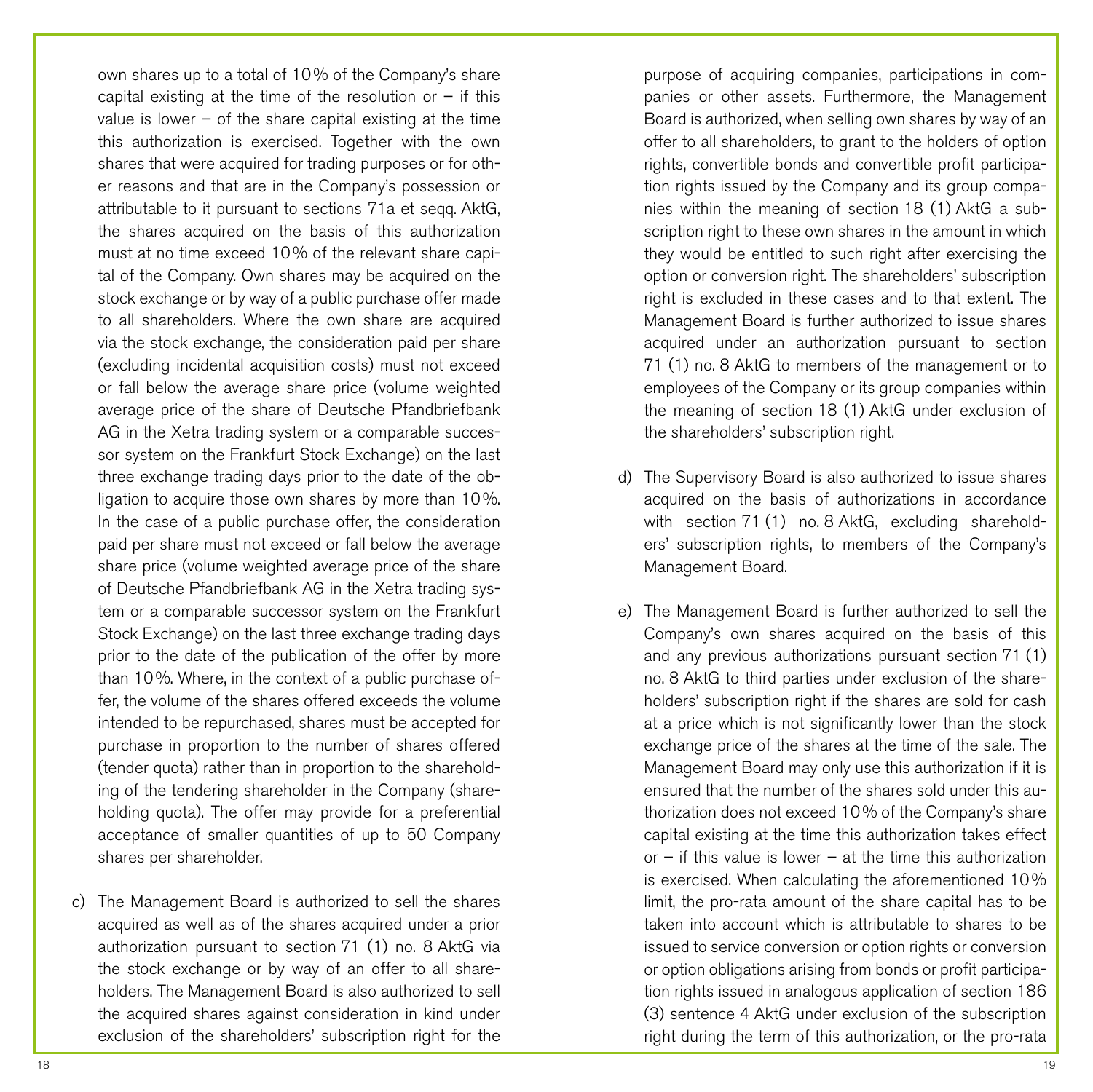amount of the share capital attributable to shares issued during the term of this authorization under simplified exclusion of the subscription right pursuant to or in analogous application of section 186 (3) sentence 4 AktG.

f) The Management Board is also authorized to redeem own shares acquired under this or a preceding authorization with no further resolution of the General Meeting being required for the consummation of the redemption. Redemption may also be implemented in accordance with section 237 (3) no. 3 AktG without a capital reduction and in such a manner that the percentage of the share capital attributable to each of the remaining no-par value shares of the Company is increased as a result of the redemption in accordance with section 8 (3) AktG. The Management Board is authorized pursuant to section 237 (3) no. 3  $2<sup>nd</sup>$  half-sentence AktG to amend the number of shares specified in the Articles of Association accordingly. The redemption may also be combined with a capital reduction; in this case, the Management Board is authorized to reduce the share capital by the pro-rata amount of the share capital attributable to the shares redeemed and to amend the number of shares and the share capital specified in the Articles of Association accordingly.

# 10. Resolution on the authorization to use derivatives in connection with the acquisition of own shares pursuant to section 71 (1) no. 8 AktG and to exclude the tender and subscription right

Supplementary to the authorization to acquire own shares pursuant to section 71 (1) no. 8 AktG proposed to be resolved under Agenda item 9, the Company is to be authorized to acquire own shares using derivatives. The objective is not to increase the total amount of shares which may be acquired, but merely to provide for further options for acquiring own shares within the limit specified in Agenda item 9, which is further limited by letter a) of the following resolution proposal, which will also have to be counted towards that limit.

The Management Board and the Supervisory Board propose the following resolutions:

a) Under the authorization to acquire own shares proposed to be resolved under Agenda item 9, the Company's own shares may, in addition to the ways described under Agenda item 9, also be acquired using put or call options or forward purchases. The Management Board may sell put options to be physically settled to third parties and may purchase call options from third parties if the terms and conditions of the options are designed so as to ensure that these options are settled solely by delivery of shares acquired in accordance with the principle of equal treatment. All share acquisitions made using put or call options shall be limited to a maximum volume of 5% of the share capital existing at the time of the resolution on this authorization by the Annual General Meeting. The term of the options must be chosen such that the acquisition of shares through the exercise of options takes place on 27 May 2025 at the latest.

- b) The purchase price per share to be paid when a put option is exercised or when a forward purchase transaction falls due must not exceed or fall below the average share price (volume weighted average price of the share of Deutsche Pfandbriefbank AG in the Xetra trading system or a comparable successor system on the Frankfurt Stock Exchange) on the last three exchange trading days before the corresponding transaction is agreed by more than 10%, in each case excluding incidental acquisition costs but taking into account the premium received for the option. Call options may be exercised only if the purchase price per share to be paid does not exceed or fall below the average share price (volume weighted average price of the share of Deutsche Pfandbriefbank AG in the Xetra trading system or a comparable successor system on the Frankfurt Stock Exchange) on the last three exchange trading days prior to the date of the acquisition of the shares by more than 10%, in each case excluding incidental acquisition costs but taking into account the premium paid for the option. The option premium paid by the Company for the call option or received by the Company for the put option must not exceed or fall below the theoretical market value of the respective options determined on the basis of recognized methods of financial mathematics by more than 5%.
- c) If some of the Company's own shares are acquired using equity derivatives in accordance with the above provisions, any rights of the shareholders to enter into such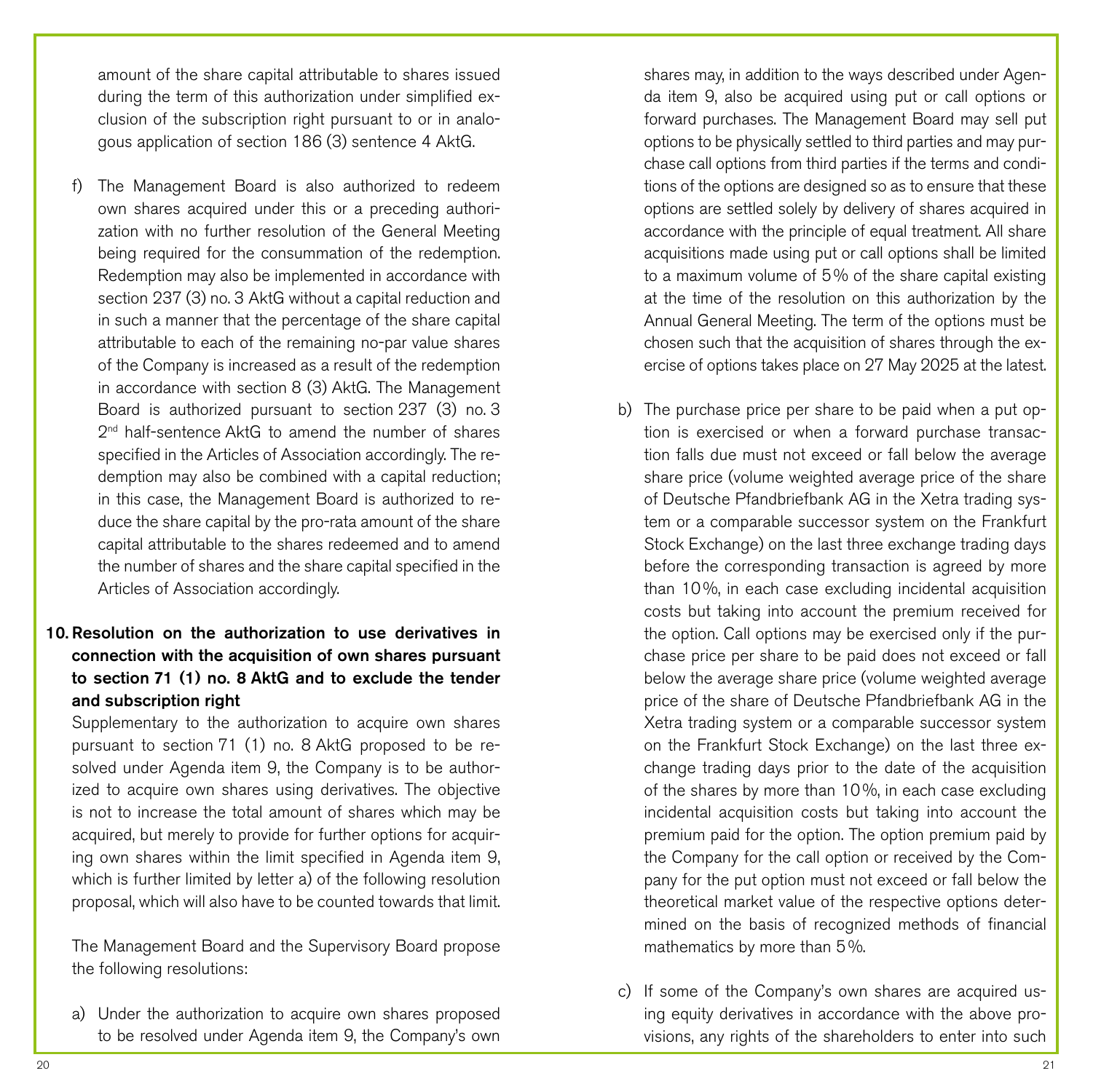equity derivatives transactions with the Company and any tender rights of the shareholders are excluded.

- d) The sale and redemption of shares that have been acquired using derivatives is subject to the rules stipulated under Agenda item 9.
- e) The authorization relating to the use of derivatives for the acquisition of own shares and relating to the use of these shares as granted by the Annual General Meeting on 10 June 2015 and expiring on 9 June 2020 that has not been used thus far is cancelled.

# 11. Resolution on the introduction of provisions for convening reorganization general meetings, amendment of the Articles of Association

With the introduction of section 36 (5) of the Law on the Recovery and Resolution of Institutions and Financial Groups (Sanierungs- und Abwicklungsgesetz, "SAG"), the legislator has opened up the possibility of creating a statute of limitations, according to which the notice period for a general meeting, alone or in conjunction with other items, in which a resolution on a capital increase is to be made, can be reduced to ten days. By this, the legislator allows for the avoidance of a resolution situation according to section 62 SAG through a capital increase if the financial position of the institution has worsened significantly or is expected to worsen significantly in the near future pursuant to section 36 (1) sentence 1 or sentence 2 SAG. Pursuant to section 36 (6) SAG, the modalities in connection with the convening of a general meeting are adjusted to the shortened notice period. In particular, the notice period is not extended by the filing deadline, which in turn can be shortened to three days. In order to be able to use this possibility in such situations, it must already be provided for in the articles of association. The proposed amendment to the articles of association thus serves to open this possibility for any future restructuring situations.

The Management Board and the Supervisory Board therefore propose as follows:

Section 14 (4) of the Articles of Association is restated as follows:

"Unless otherwise stipulated by law, the Shareholders' Meeting shall be convened at least thirty days before the date of the Shareholders' Meeting. By way of derogation, the Shareholders' Meeting shall be convened with a notice period of at least ten days prior to the Shareholders' Meeting, if this serves in particular to pass a resolution on a capital increase and the prerequisites of section 36 (5) sentence 1 of the Act on the Recovery and Resolution of Institutions and Financial Groups (Sanierungs- und Abwicklungsgesetz, SAG) are met. The period of notice shall be extended in the case of sentence 1, but not in the case of sentence 2, by the days of the registration period (section 14 (5) of these Articles of Association)."

Section 14 (5) sentence 1 of the Articles of Association is restated as follows:

"Shareholders are entitled to participate in the Shareholders' Meeting and to exercise their voting rights if they have registered, with evidence of their shareholdings, with the Company or any other entity named in the notice of appointment at least six days – in the case of section 14  $(4)$ sentence 2 of these Articles of Association at least three days – before the Shareholders' Meeting."

12. Amendment of the Articles of Association in section 3 (2) (transmission of information to shareholders), section 14 (5) sentence 2 and sentence 3 (proof of share ownership) and section 14 (6) sentence 3 (exercise of voting rights by proxies)

The prerequisites for the transmission of notifications to shareholders, the requirements for attendance at the Annual General Meeting and the exercise of voting rights as well as the rules for the exercise of voting rights by credit institutions and commercial proxy services were amended by the Act Implementing the Second Shareholder Rights Directive (ARUG II). The transmission of the convening of the Annual General Meeting to shareholders will in future be governed by section 125 AktG in conjunction with section 67a and section 67b AktG. As a result, section 128 AktG and the option provided there for regulating electronic communication in the articles of association has been repealed. Such a provision is currently contained in section 3 (2) of the Articles of Association. According to the amended section 123 (4)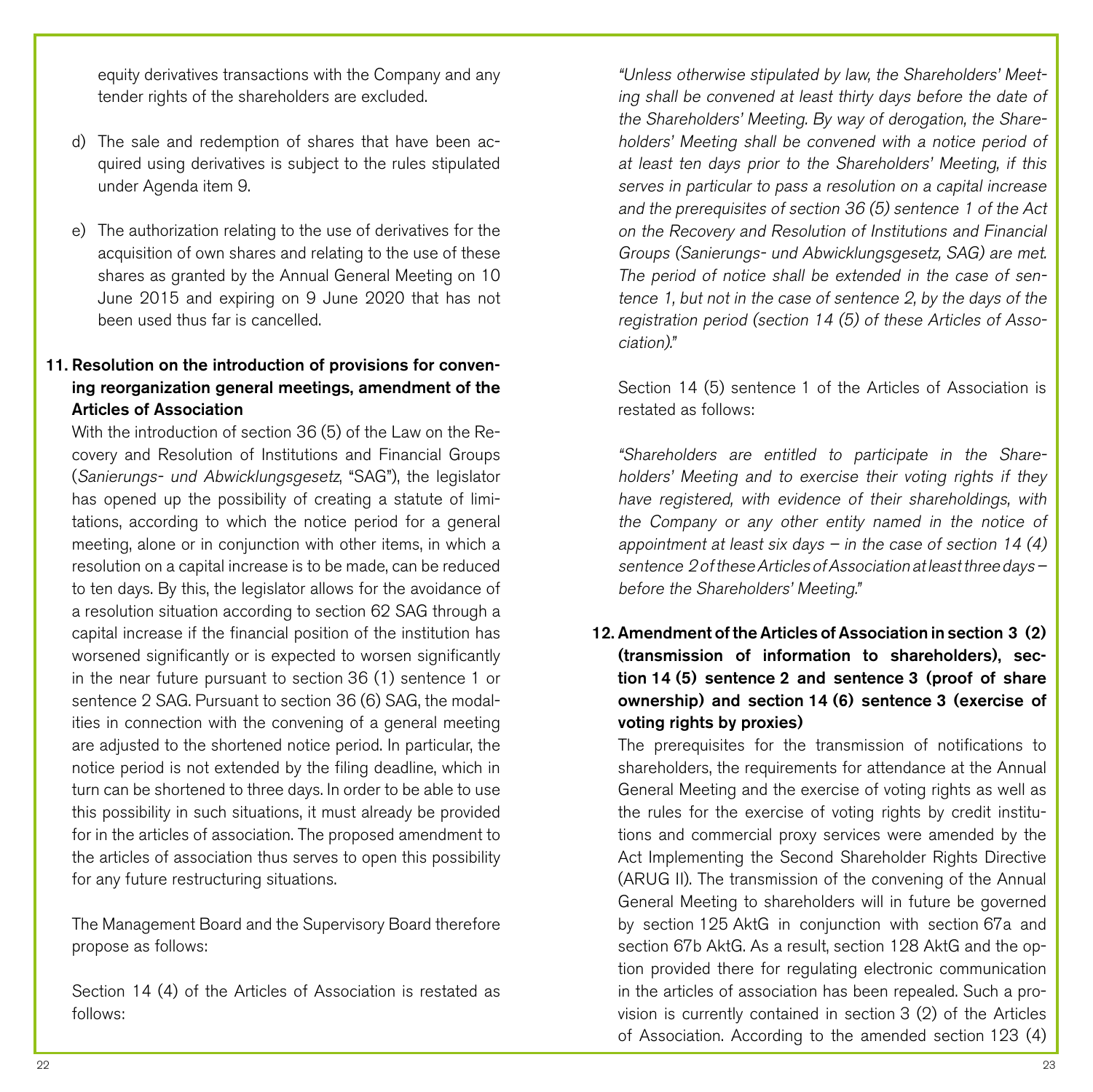sentence 1 AktG, in the case of bearer shares of listed companies, the proof of the last intermediary pursuant to the newly introduced section 67c (3) AktG shall in future suffice for attendance at the General Meeting or the exercise of voting rights. Pursuant to section 14 (5) sentence 2 and sentence 3 of the Articles of Association, in accordance with the provisions of the currently applicable version of section 123 (4) sentence 1 AktG, proof of ownership issued by a custodian institution in text form and in German or English is required for attendance at the General Meeting and the exercise of voting rights. In addition, the provisions on the exercise of voting rights by credit institutions and commercial proxy services in section 135 AktG have been supplemented and now cover intermediaries, proxy advisors, shareholder associations and commercial proxy services. Section 14 (6) sentence 3 of the Articles of Association refers to the previous version of section 135 AktG before ARUG II came into force.

ARUG II entered into force on 1 January 2020. The amended section 135 AktG applies immediately. The amendments to section 123 (4) sentence 1 AktG, sections 125 and 128 AktG and the newly introduced sections 67a et seq. AktG, on the other hand, shall become applicable only from 3 September 2020 and for the first time to Annual General Meetings convened after 3 September 2020. The changes will therefore become applicable before the Company's Annual General Meeting in 2021. In order to avoid a deviation from the regulations in the Articles of Association and the law regarding the notification of the Annual General Meeting to the shareholders and the proof for attendance at the Annual General Meeting of the Company or the exercise of voting rights, the amendment of the Articles of Association shall already be resolved upon now. The Management Board shall ensure by a corresponding submission to the commercial register, that the amendment to the Articles of Association shall become effective only after 3 September 2020.

The Management Board and the Supervisory Board propose the following resolution:

Section 3 (2) of the Articles of Association is restated as follows:

"The Company is entitled to transmit information to shareholders of the Company via electronic media with their consent. Mandatory statutory provisions shall remain unaffected."

Section 14 (5) sentence 2 and sentence 3 of the Articles of Association are restated as follows:

"Registration requires text form and must be in German or English. Proof of shareholding must be provided by the last intermediary in text form in German or English; the proof must refer to the beginning of the  $21^{st}$  day before the Annual General Meeting."

Section 14 (6) sentence 3 of the Articles of Association is restated as follows:

"If the power of attorney is not granted pursuant to section 135 AktG, the power of attorney must be issued and proven in text form."

The Management Board is instructed to apply for registration of the amendment of section 3 (2) of the Articles of Association and section 14 (5) sentence 2 of the Articles of Association in the commercial register in accordance with the above in such a way that the registrations are made as soon as possible after 3 September 2020.

# II. Report of the Management Board to the General Meeting

# 1. Report of the Management Board to the Annual General Meeting on Agenda items 6 and 7 in accordance with section 186 (4) sentence 2 AktG in conjunction with section 203 (1), (2) sentence 2 AktG

The Management Board and the Supervisory Board propose to the Annual General Meeting to be held on 28 May 2020 under Agenda item 6 and Agenda item 7 that the existing Authorized Capital 2015 be cancelled and replaced by the Authorized Capital 2020/I and the Authorized Capital 2020/II. It is intended that the issue of new shares under the Authorized Capital 2020/I and the Authorized Capital 2020/II may in each case also be carried out under exclusion of the subscription right. The Management Board therefore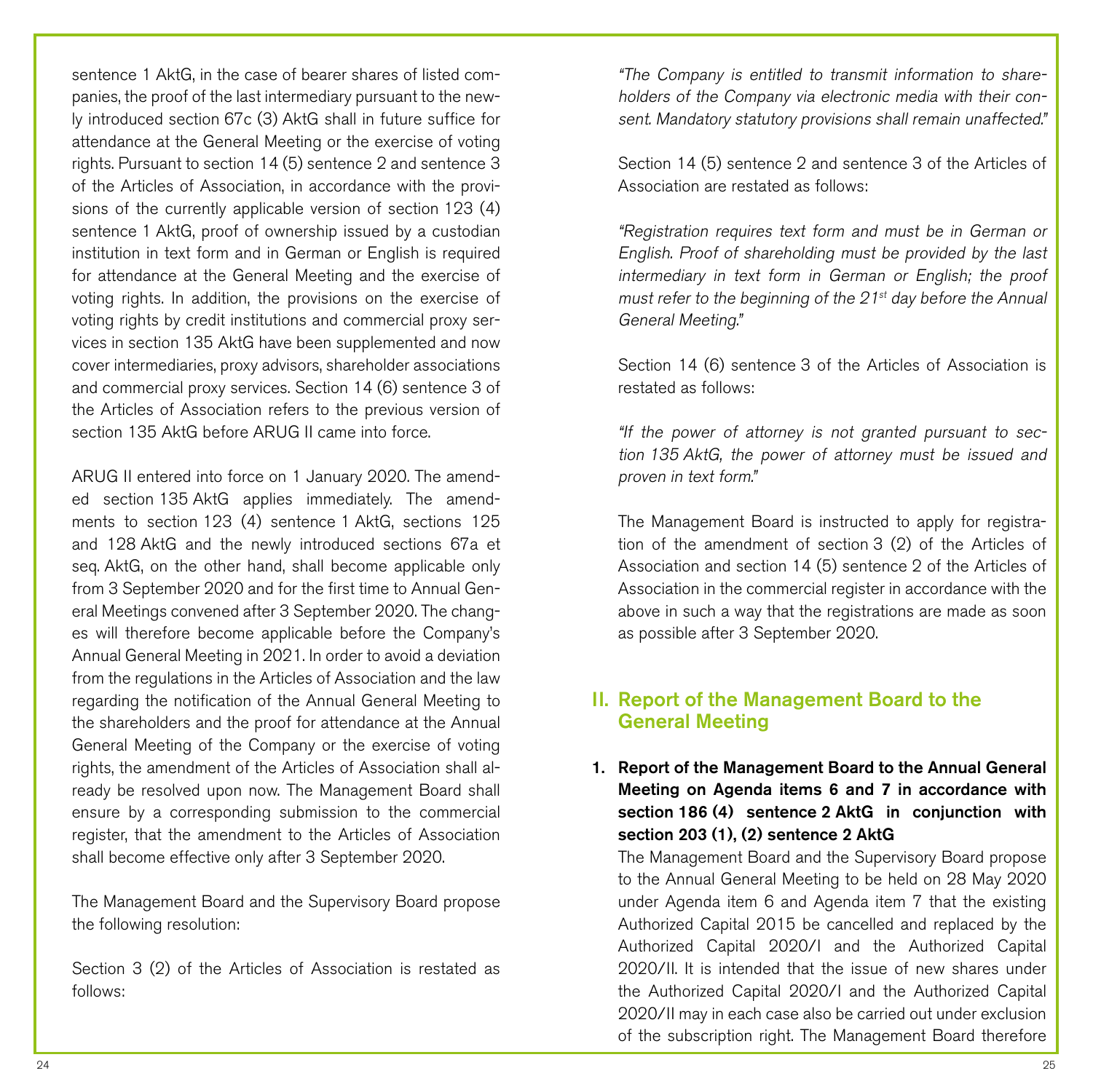renders the following report in accordance with section 186 (4) sentence 2 AktG in conjunction with section 203 (1), (2) sentence 2 AktG on the reasons for the exclusion of the subscription right:

The Company currently has an authorized capital that will expire as soon as on 9 June 2020 (Authorized Capital 2015 pursuant to section 4 (4) of the Articles of Association). In order to give the Management Board the necessary flexibility for capital measures (if any), the authorization for the Management Board to increase the share capital is to be newly structured. Instead of the stated Authorized Capital 2015, two new authorizations for capital increases in the amounts of EUR 114,112,817.90 and EUR 38,037,605.96, respectively (i.e., in total up to EUR 152,150,423.86), having a term in each case until 27 May 2025, are to be granted (Authorized Capital 2020/I pursuant to Agenda item 6 and Authorized Capital 2020/II pursuant to Agenda item 7). Thus, the Management Board will be able to adjust the Company's equity capital base on short notice to the commercial and legal requirements over the entire term of the authorization of five years. Taken together, the two new authorizations correspond, in total, to 40% of the existing share capital and, thus, fall 10 percentage points short of the existing authorized capital. This takes into account, in particular, the shareholders' interest in limiting the risk of dilution, which could result from the utilization of the authorized capital and excluding subscription rights or if the subscription rights are not exercised.

The possibilities for excluding the subscription right explained below — together with the addition of the Authorized Capital 2020/II — essentially correspond to the currently existing Authorized Capital 2015. The new shares which will be issued on the basis of the authorizations to be resolved under Agenda items 6 and 7 will generally be offered to the shareholders for subscription. In order to facilitate the implementation, the statutory subscription right pursuant to section 186 (5) AktG may also be granted in such a way that the new shares are acquired by one or more credit institutions or companies equivalent to credit institutions pursuant to section 186 (5) sentence 1 AktG with the obligation to offer such shares to the shareholders for subscription (indirect subscription right).

However, in the case of the Authorized Capital 2020/I and the Authorized Capital 2020/II, the shareholders' subscription right may also be excluded – subject to the approval of the Supervisory Board — in the cases explained below.

### a) Exclusion of the subscription right for fractional amounts (Agenda items 6 and 7)

The exclusion of the subscription right for fractional amounts serves to ensure a practicable subscription ratio. Without this possibility, the technical implementation of the issuance could, under certain circumstances, be considerably more difficult. In addition, the costs of trading in subscription rights for fractional amounts would not be in reasonable proportion to the benefit for the shareholders, and, as the exclusion of the subscription right is limited to fractional amounts in this case, the possible dilution effect is minimal, as a rule. Any fractional amounts will be realized at the stock exchange or in any other way in the best interest of the Company.

# b) Exclusion of the subscription right for the issue of employee shares (Agenda item 6)

The authorization includes the possibility to exclude the subscription right to the extent the shares are issued as so-called employee shares to members of the Management Board, members of the management or to employees of the Company or its group companies within the meaning of section 18 (1) AktG up to a pro-rata amount of the share capital of EUR 2,852,820.44. The issue price will be determined on the basis of the stock exchange price of the Company's share. In the case of employee shares, a discount customary for employee shares may be granted which must be in reasonable proportion to the benefit of an employee share program for the Company as well as to any applicable blocking period or to a minimum holding period to be agreed. The issuance of employee shares to managers and employees is an important instrument for ensuring loyalty and motivation of managers and employees. It also promotes their willingness to share responsibility. The Management Board considers the exclusion of the subscription right for the purpose of issuing employee shares to be objectively justified and appropriate for the shareholders, also in light of any potential dilution effect. Insofar as new shares are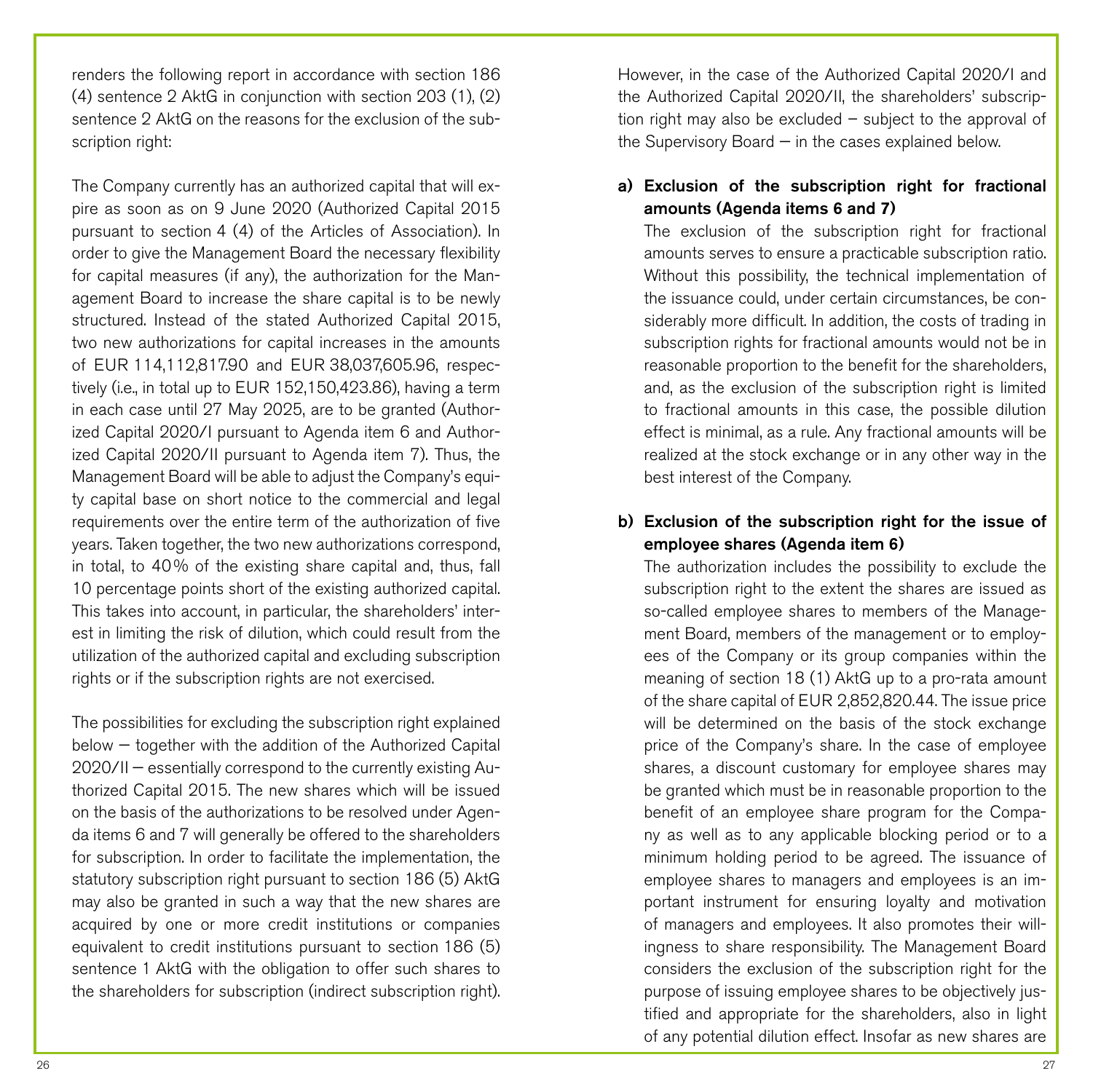to be issued to members of the Company's Management Board, the granting of the shares is not decided upon by the Management Board, but (in accordance with the division of responsibilities under stock corporation law) by the Company's Supervisory Board.

# c) Exclusion of the subscription right for the benefit of the holders or creditors of conversion or option rights that have already been issued or will be issued (Agenda item 7)

The exclusion of the subscription right for the benefit of the holders or creditors of conversion or option rights issued or still to be issued by the Company or its group companies within the meaning of section 18 AktG provides for the possibility that, in the event that this authorization is used, the option and/or conversion price need not be reduced in accordance with the so-called anti-dilution provisions under the terms and conditions of the convertible bonds or options, as applicable. Instead, it is intended to provide for the option to also grant a subscription right to the holders of convertible bonds or warrants in such amount in which they would be entitled to such right after exercise of the conversion or option right. The authorization enables the Management Board to choose between both alternatives carefully considering the interests involved when using the Authorized Capital 2020/II.

### d) Exclusion of the subscription right for capital increases against contributions in kind (Agenda item 7)

The authorization to exclude the shareholders' subscription right in the event of a capital increase against contributions in kind enables the Management Board to offer shares of the Company, for example in the context of business combinations or for the purpose of acquiring (also indirectly) companies or parts thereof, participations in companies or other assets. This enables the Management Board to quickly react to favorable offers or opportunities in the national or international market and use the possibilities for acquisition with the necessary flexibility. Favorable opportunities for obtaining external financing notwithstanding, providing shares from authorized capital as consideration in a company acquisition often represents a reasonable and attractive option as it helps to preserve liquidity, and is often even expressly requested by the seller. The possibility of using own shares from authorized capital as acquisition currency gives the Company the necessary leeway to seize acquisition opportunities quickly and flexibly without having to use the stock exchange. Since such an acquisition is usually made at short notice, it cannot usually be resolved by the Annual General Meeting, which only takes place once a year; moreover, there is usually no time to convene an Extraordinary General Meeting in such cases because statutory deadlines must be adhered to. Instead, what is necessary is authorized capital that can be accessed quickly and flexibly by the Management Board.

The proposed authorization to exclude the shareholders' subscription right is therefore in the interest of the Company and its shareholders. The shareholders will not suffer any significant economic disadvantage, as the issuance of shares against contribution in kind is subject to the condition that the value of the contribution in kind is in reasonable proportion to the value of the shares. When determining the valuation ratio, the Management Board will ensure that the interests of the Company and its shareholders are adequately considered and that the Company receives an appropriate consideration for the new shares. For this purpose, it will take into account the stock exchange price of the Company's shares and be supported by external expertise, insofar as this is possible and necessary in each individual case.

The authorization to exclude shareholders' subscription rights in the event of a capital increase against contributions in kind is also intended to enable the Company to issue shares to members of the Management Board, members of management or employees of the Company and its group companies within the meaning of section 18 (1) AktG against contribution of claims for variable remuneration components, bonuses or similar claims against the Company or group companies. The option to issue shares against the contribution of variable remuneration components to the entitled group of persons is in the interest of the Company and its shareholders. It offers the possibility of a performance-related remuneration which does not burden the company's liquidity, takes account of its risks and strengthens its equity. At the same time,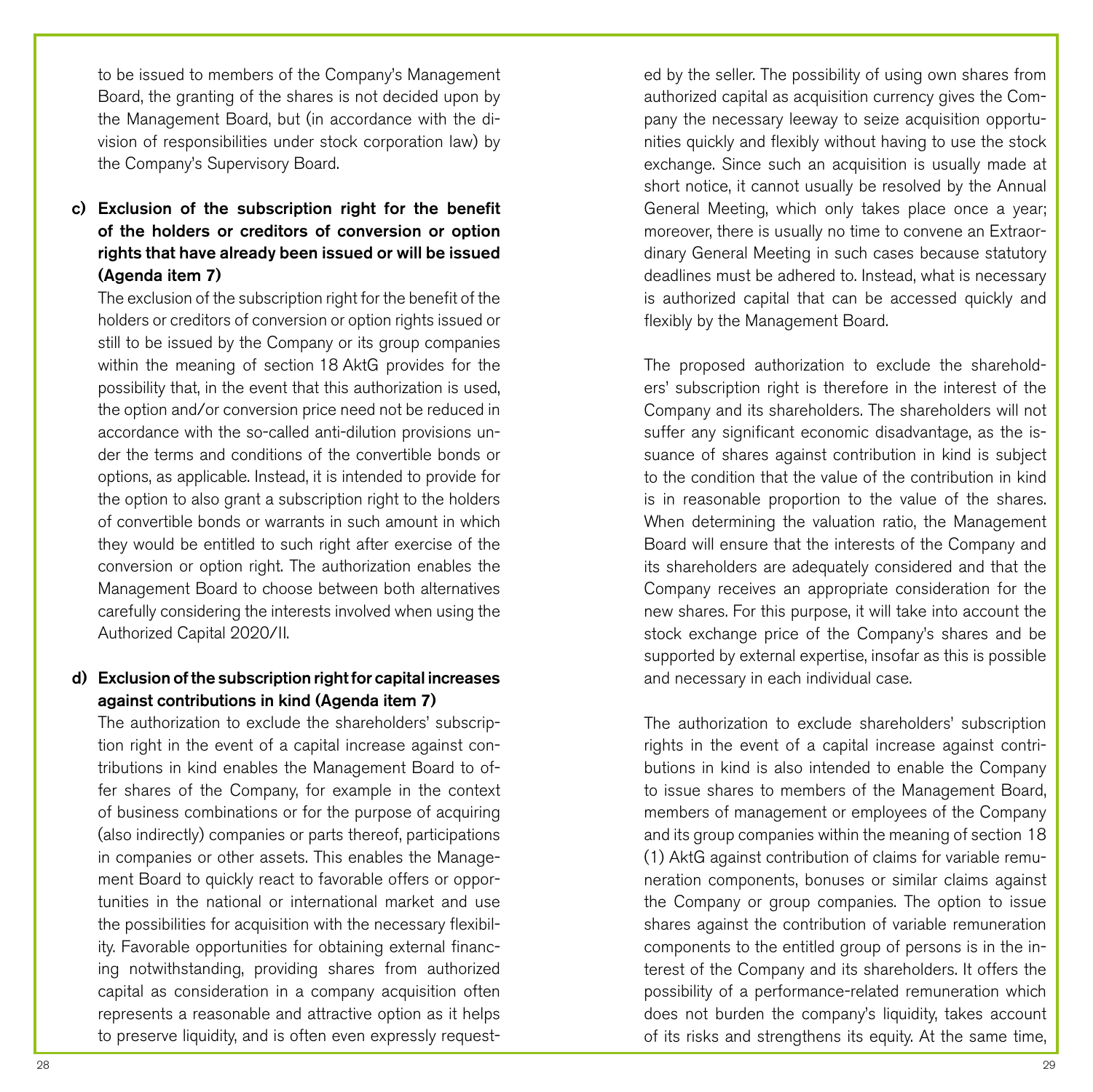the entitled persons assume financial co-responsibility. When determining the issue price, a slight discount from the stock exchange price may be made at most in order to offer employees an incentive to contribute variable remuneration components to the company.

# e) Exclusion of subscription right for cash capital increases pursuant to section 203 (1), section 186 (3) sentence 4 AktG (Agenda item 7)

Furthermore, the authorization also includes the possibility to exclude the subscription right of the shareholders in the case of cash capital increases pursuant to section 203 (1), section 186 (3) sentence 4 AktG provided that the issue price of the new shares does not significantly fall below the stock exchange price for the shares. This authorization enables the Company to exploit favorable stock market conditions flexibly even at very short notice and to cover any capital needs by quickly placing new shares. The exclusion of the subscription right is the only measure that enables the Company to act quickly and to place shares at prices approximate to the stock exchange price, i.e. without the discount customary for subscription rights issues. Without the time-consuming and costly processing of a subscription right, a higher inflow of funds can usually be achieved. Cash capital increases under exclusion of the subscription right pursuant to section 203 (1), section 186 (3) sentence 4 AktG must not exceed 10% of the share capital existing either at the time of the resolution on this authorization by the Annual General Meeting or at the time the authorization takes effect or at the time it is exercised. This means that, even in the event of several capital increases within the authorization period, the subscription right may be excluded based on this authorization in aggregate for no more than 10% of the share capital. When calculating the aforementioned 10% limit, the pro-rata amount of the share capital has to be taken into account which is attributable to shares that are issued to service conversion or option rights or conversion or option obligations arising from bonds or profit participation rights issued in analogous application of section 186 (3) sentence 4 AktG under exclusion of the subscription right during the term of this authorization. Furthermore, shares newly issued by the Company during the term of this authorization and shares which the Company acquires during the term of this authorization and sells thereafter must be taken into account, in each case if and to the extent that the subscription right is excluded pursuant to and in analogous application of section 186 (3) sentence 4 AktG. This will ensure that no shares are issued from the Authorized Capital 2020/II under exclusion of the subscription right pursuant to section 203 (1), section 186 (3) sentence 4 AktG if this would result in the exclusion of shareholders' subscription rights for a total of more than 10% of the share capital under the simplified exclusion of the subscription right.

In the event that this option for a capital increase is exercised, the Management Board will limit any discount of the issue price compared to the stock exchange price to an anticipated maximum of 3%, but in any case no more than 5%. This takes into account the shareholders' need for protection against dilution of their shareholding. It is thus ensured that, in compliance with the legal interpretation of section 203 (1), section 186 (3) sentence 4 AktG, the shareholders' interests in terms of asset and voting right protection are appropriately safeguarded when the Authorized Capital 2020/II under exclusion of the shareholders' subscription right is used.

f) Volume limits and crediting (Agenda items 6 and 7) The Management Board may make use of the authorizations to exclude the subscription right for the issue of shares to members of the Management Board, members of the management or to employees of the Company and its group companies within the meaning of section 18 (1) AktG against cash contributions (employee shares pursuant to Agenda item 6) only up to a total maximum amount of 0.75% of the share capital existing at the time of the resolution by the Annual General Meeting. When calculating the aforementioned 0.75% limit, the pro-rata amount of the share capital has to be taken into account that is attributable to shares issued or sold during the term of this authorization under another authorization to members of the Management Board, members of the management or employees of the Company or its group companies within the meaning of section 18 (1) AktG against contributions in cash or in kind under exclusion of the subscription right of the shareholders.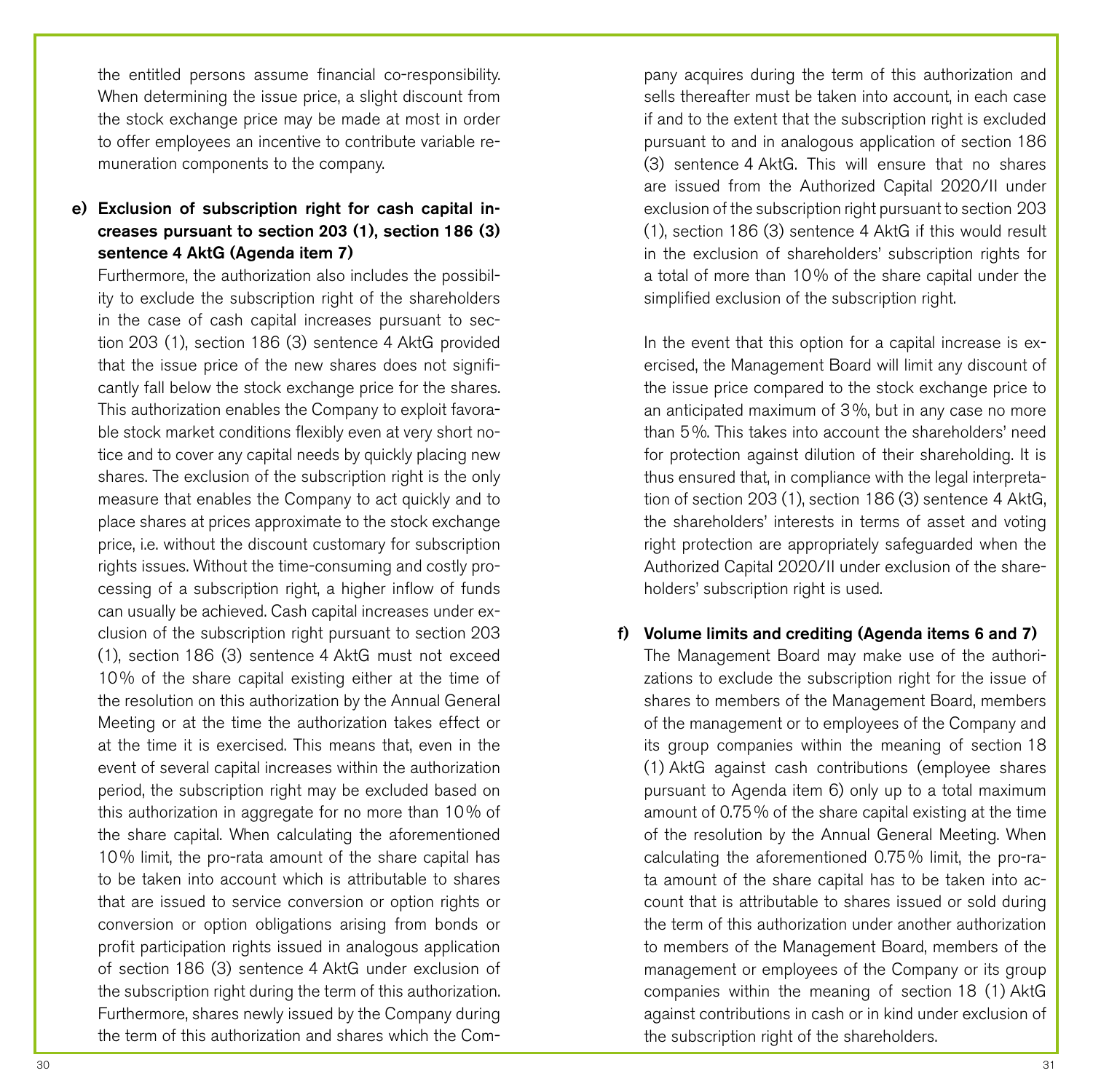The Management Board may only make use of the authorizations to exclude the subscription right for the issue of shares to members of the Management Board, members of the management or employees of the Company and its group companies within the meaning of section 18 (1) AktG against contributions in kind by contributing claims for variable remuneration components, bonuses or similar claims against the Company or its group companies within the meaning of section 18 (1) AktG (Agenda item 7) up to a maximum total amount of 0.75% of the share capital existing at the time of the resolution by the Annual General Meeting. When calculating the aforementioned 0.75% limit, the pro-rata amount of the share capital has to be taken into account that is attributable to shares issued or sold during the term of the authorization under another authorization to members of the Management Board, members of management or employees of the Company or its group companies within the meaning of section 18 (1) AktG against contributions in cash or in kind under exclusion of the subscription rights of the shareholders.

The pro-rata amount of the share capital represented by shares issued under the authorization to be resolved under Agenda item 7 against contributions in cash or in kind under exclusion of the subscription right must not exceed 10% of the share capital existing at the time of the resolution by the Annual General Meeting. This capital limit additionally protects the shareholders against dilution of their shareholding. Subject to any new authorization to exclude the subscription right that may be resolved by a subsequent Annual General Meeting, the Management Board will also take into account any issue of shares or financial instruments with conversion or option rights or obligations based on other authorizations granted to the Management Board under exclusion of the shareholders' subscription right, provided that it will use the authorizations for corporate actions granted to it under exclusion of the shareholders' subscription right only to implement an increase of the share capital by a maximum of 10% of the share capital existing at the time the resolution is adopted by the Annual General Meeting.

There are currently no specific plans to use the new Authorized Capital 2020/I and the new Authorized Capital 2020/II. Corresponding anticipatory resolutions with the possibility to exclude the subscription right are common practice nationally and internationally. The Management Board will in each case carefully examine whether the exercise of the Authorized Capital 2020/I and the Authorized Capital 2020/II and in particular an exclusion of the subscription right is in the interest of the Company and its shareholders. If the proposed authorization is used, the Management Board will report on this at the next Annual General Meeting.

# 2. Report of the Management Board to the Annual General Meeting on Agenda item 8 in accordance with section 221 (4) sentence 2 AktG in conjunction with section 186 (4) AktG

The European capital requirements pursuant to Regulation (EU) No. 575/2013 of the European Parliament and of the Council of 26 June 2013 on prudential requirements for credit institutions and investment firms ("Capital Requirements Regulation"  $-$  CRR) are of considerable importance for credit institutions. They require that credit institutions have adequate capital resources and contain, among others, specific rules for the recognition of Additional Tier 1 Capital ("AT 1 Capital"), according to which credit institutions may issue bonds with special regulatory characteristics to ensure potential loss participation. In addition to so-called Common Equity Tier 1 Capital (share capital and reserves), such instruments can form an indispensable component of the Company's capital resources. The issuance of profit participation rights and other hybrid bonds (hereinafter also referred to jointly as "financial instruments") presents attractive opportunities in this respect and supplements the possibilities for corporate financing by authorized capital.

Although the Company currently has sufficient equity capital and only requires an authorization in limited amount for the issue of the above-mentioned financial instruments, it is important that it therefore has and will continue to have in the future the necessary discretionary powers to procure further equity capital at any time and in accordance with the market situation. A strong capital base and adequate regulatory capital resources are the basis for the Company's business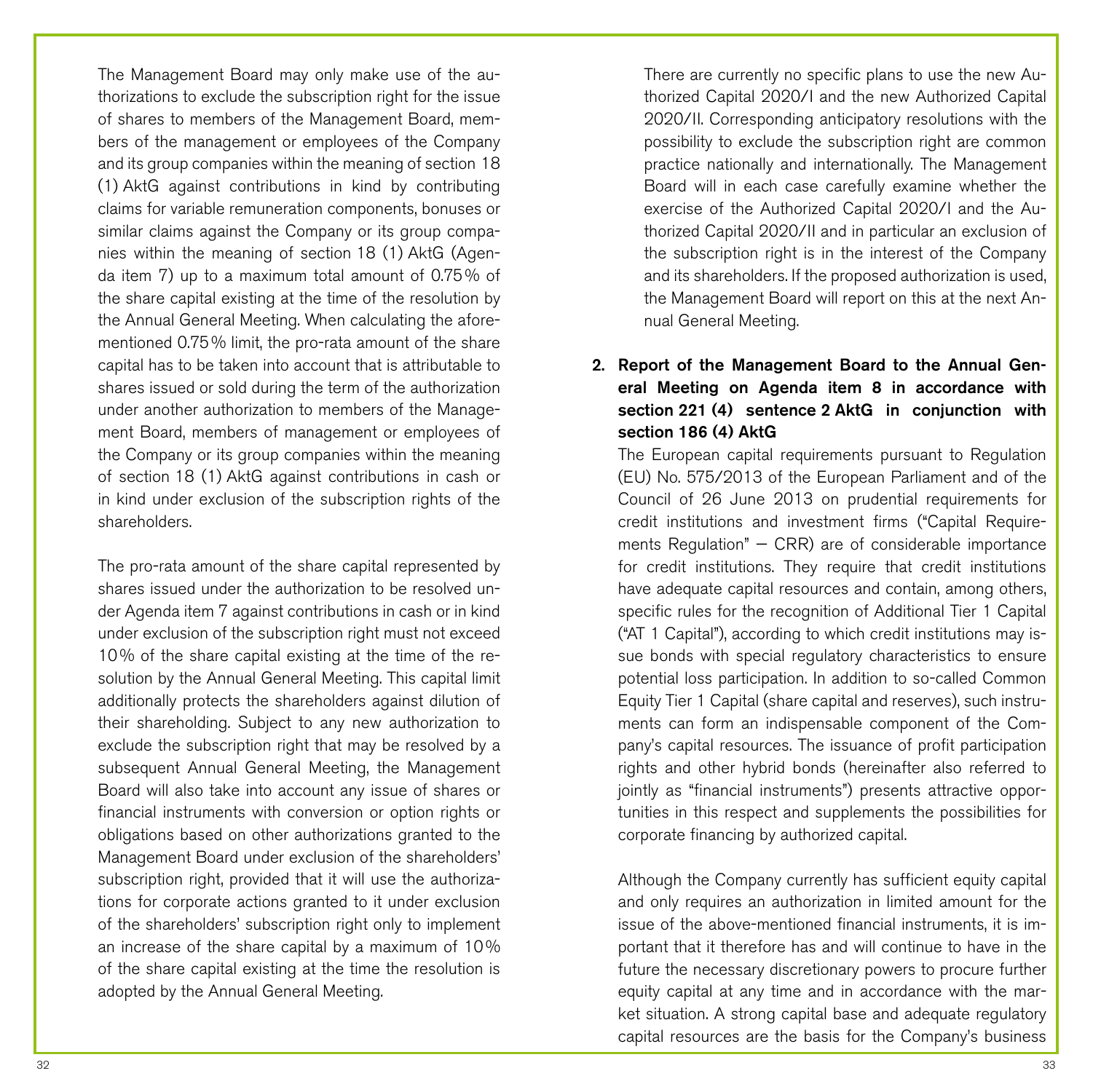development. In particular, an adequate scope of discretion to make new issues ensures that the Company is able to react quickly and flexibly to any additional capital requirements imposed by regulatory authorities, which may be ordered at short notice.

In this context, account is taken of the fact that the possibility of issuing financial instruments with conversion or option rights or obligations under the authorization granted by the Annual General Meeting on 10 June 2015 (Authorization 2015) is only of minor significance for the Company. This possibility will therefore not be included in the new Authorization 2020. Since no financial instruments with conversion or option rights or obligations were issued under the Authorization 2015, the Conditional Capital 2015, which corresponds to 50% of the existing share capital, is no longer needed and is to be cancelled without replacement. In the interests of the shareholders, this will significantly reduce the risk of a possible dilution of their participation.

The financial instruments will generally be offered to the shareholders for subscription. In order to facilitate the implementation, the statutory subscription right pursuant to section 221 (4) in conjunction with section 186 (5) sentence 1 AktG is to be granted in such a way that the financial instruments are acquired by one or more credit institutions or companies equivalent to credit institutions pursuant to section 186 (5) sentence 1 AktG with the obligation to offer such financial instruments to the shareholders for subscription (indirect subscription right within the meaning of section 186 (5) AktG).

However, the Management Board is also to be authorized, subject to the approval of the Supervisory Board, to exclude the statutory subscription right of shareholders to the financial instruments in the cases explained below:

# a) Exclusion of subscription rights for fractional amounts

The exclusion of the subscription right in respect of fractional amounts enables the use of the requested authorization through full amounts. This facilitates the settlement of the shareholders' subscription right.

b) Exclusion of subscription rights for the benefit of holders of conversion or option rights already issued The advantage of the exclusion of the subscription right for the benefit of the holders of already issued conversion and option rights lies in the fact that the conversion or option price for already issued conversion or option rights need not to be reduced, thereby enabling an altogether higher cash inflow. The granting of a subscription right for the holders of conversion or option rights is an alternative to the adjustment of the conversion or option price, which would otherwise have to be made.

# c) Exclusion of subscription rights in order to place the financial instruments at a price close to the market price

The Management Board is also authorized, subject to the approval of the Supervisory Board, to completely exclude the shareholders' subscription right if the financial instruments are issued against cash payment at a price which is not significantly lower than the market value of such financial instruments. This is intended to ensure that the pricing results in the economic value of a subscription right being close to zero, so that no or only an insignificant economic disadvantage arises for the shareholders. At the same time, this enables the Company to quickly seize favorable market opportunities on a short-term basis and, by determining the conditions in accordance with prevailing market terms, to achieve better terms regarding interest rates and issue price of the financial instruments. If the subscription rights were not excluded, any such market-oriented determination of the conditions and smooth placement would not be possible.

However, the financial instruments may provide for certain equity-like features in order to comply with banking regulatory requirements (e.g. no final maturity, possibility of write-down). This risk is accounted for in the form of increased coupon payments, which may lead to a reduction in the Company's dividend capacity. However, this is offset by considerable financial disadvantages which may arise for the Company if the subscription right cannot be excluded when raising equity capital through the issue of such financial instruments. These disadvantages may outweigh the potential impairment of the Company's dividend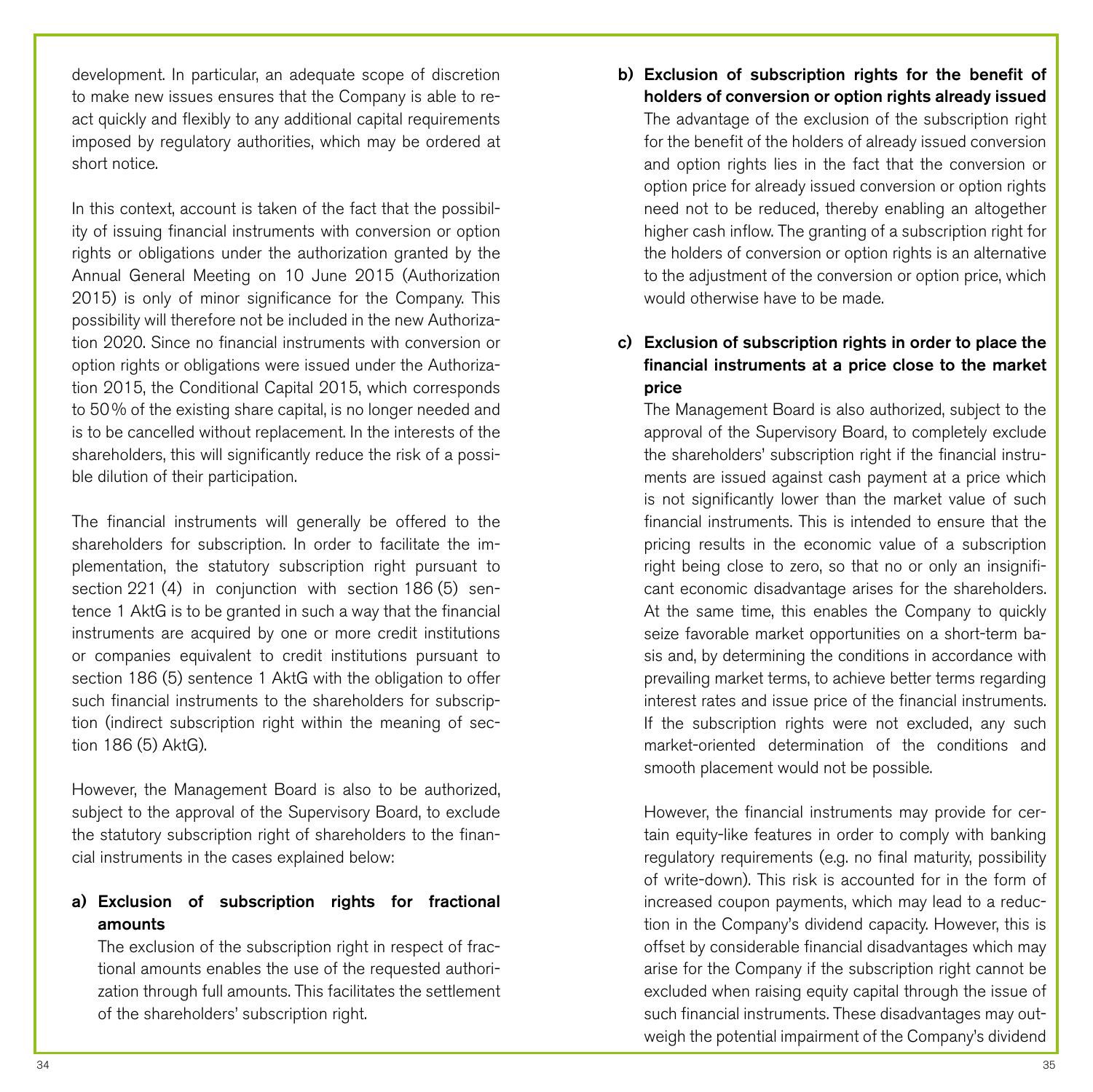capacity, which the Management Board and Supervisory Board must consider when deciding on the exclusion of subscription rights.

The advantage of an issue of financial instruments with such an exclusion of subscription rights for the Company and thus indirectly for its shareholders — is that, in contrast to an issue with subscription rights, the issue price can only be fixed immediately prior to placement, thus avoiding an increased risk of price or interest rate changes and maximizing the issue proceeds in the interest of all shareholders without safety margins or without paying an interest rate above market level. At the same time, the exclusion of subscription rights enables the Company to react quickly and flexibly to any requirements imposed by requlatory authorities. Among other things, regulators also have the authority to order capital requirements that exceed the requirements of the CRR in individual cases, e.g. within the scope of bank stress tests, at short notice. Even under these circumstances, flexible and short-term raising of additional Tier 1 capital at the most favorable conditions is necessary.

# d) Exclusion of subscription rights in the case of indirect issues

If financial instruments are issued indirectly via group companies within the meaning of section 18 AktG, it may be necessary to first issue financial instruments to the group company so that it can place corresponding financial instruments with investors. For this purpose, the statutory subscription right must be excluded in order to ensure that the financial instruments of the Company can be fully acquired by the group company within the meaning of section 18 AktG. Without the exclusion of the subscription right, an indirect issue would not be feasible. This exclusion is not detrimental to the shareholders, as they remain entitled to subscribe to the financial instruments issued by the group company itself (subject to the exclusion of subscription rights in the cases listed above). Furthermore, the transferability to third parties of the financial instruments issued to the group company is excluded, so that the financial instruments can only be issued in the framework of an indirect issue. An exclusion of the subscription right with regard to the financial instruments issued by the group company may be justified in accord-

ance with the above considerations for direct issues – in particular for placement at prices close to the market price. In addition to the decision of the management of the group company, this exclusion of subscription rights requires the decision of the Management Board subject to the approval of the Supervisory Board of the Company.

# e) Exclusion of subscription rights in the case of the issue of the financial instruments against contributions in kind

In addition, the shareholders' subscription rights may be excluded if the financial instruments are issued against contributions in kind. This enables the Management Board, subject to the approval of the Supervisory Board, to use the authorization to grant holders of bonds or profit participation rights or other certified or non-certified monetary claims against the Company, affiliated companies or other third parties, in whole or in part, financial instruments of the Company in lieu of cash payment. This gives the Company the opportunity to create additional Tier 1 capital in the context of measures to improve its capital structure. In each individual case, the Management Board will carefully examine whether the issue price of the new financial instruments is in reasonable proportion to the value of the monetary claims to be acquired. The issue price of the new financial instruments will be determined by the Management Board subject to the approval of the Supervisory Board, taking into consideration the interests of the Company and its shareholders.

There are currently no specific plans to make use of the proposed authorization. The Management Board will carefully examine each individual case and will make use of the authorization to exclude the subscription right only if the exclusion of the subscription right is justified in the individual case in the best interests of the Company and its shareholders at the time the financial instruments are issued and if the exclusion is covered by the authorization. The Management Board will report on the use of the authorization at the next Annual General Meeting.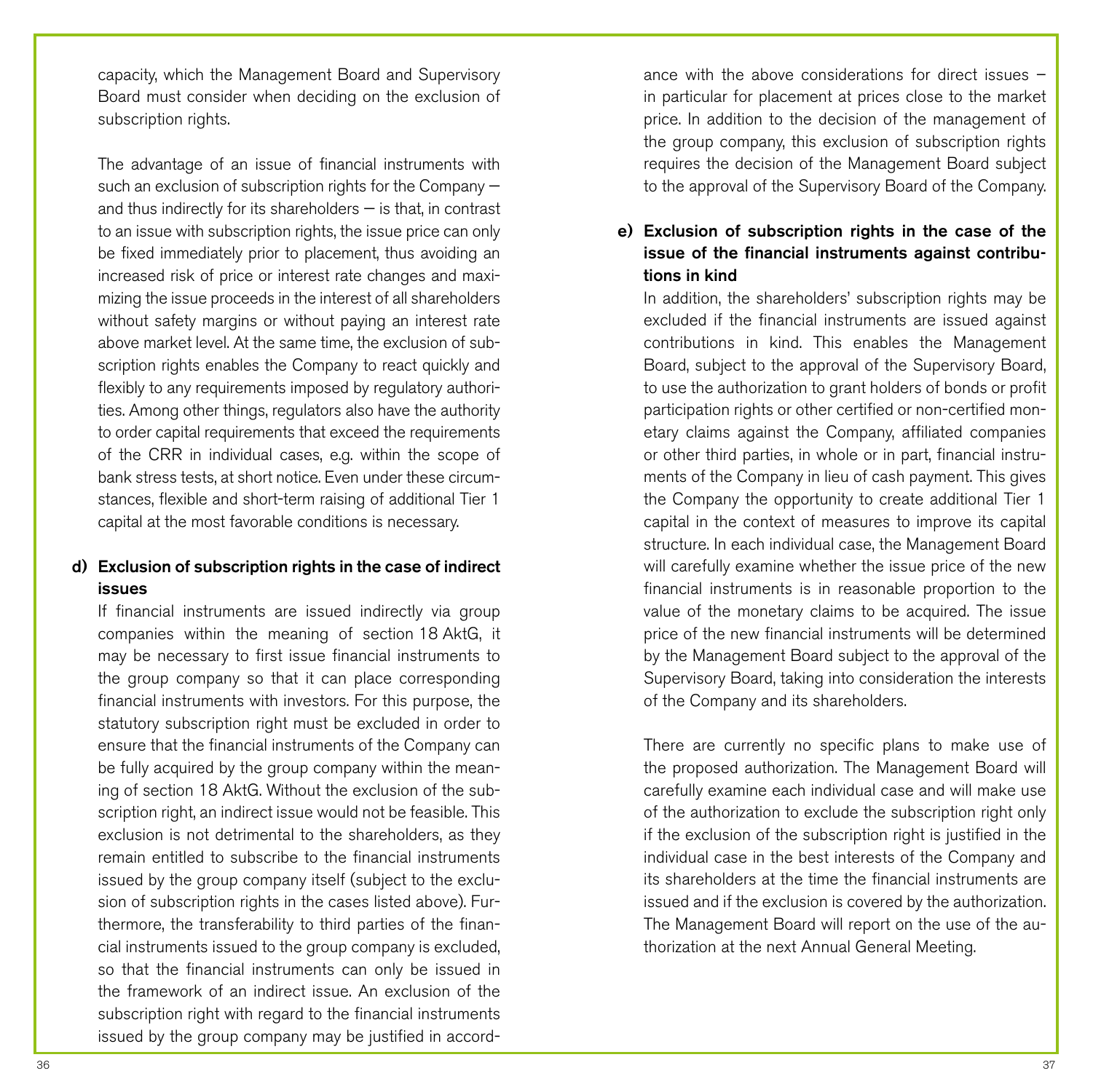# 3. Report of the Management Board to the Annual General Meeting on Agenda items 9 and 10 in accordance with sections 71 (1) sentence 1 no. 8, 186 (4) AktG

Under Agenda item 9, the Management Board is to be authorized to acquire own shares; Agenda item 10 provides for the authorization of the Management Board to use derivatives for the acquisition of own shares.

### a) Acquisition of own shares

It is intended that own shares may first be acquired on the stock exchange or by way of a public purchase offer made to all shareholders. In the event of a public purchase offer, the number of shares offered by the shareholders may exceed the number of shares intended to be acquired by the Company. In this case, offers must be accepted based on certain quotas. Priority may then be given to small offers or small parts of offers of up to a maximum of 50 shares. The objective is to avoid fractional amounts in determining the quotas to be acquired and small residual amounts and thus to simplify the technical procedure of the share repurchase. This also makes it possible to avoid de facto disadvantages to small shareholders. In addition, the shares can be acquired in proportion to the number of shares offered (tender quota) rather than in proportion to the number of shares held in the Company (shareholding quota) because this permits the acquisition process to be technically handled on a commercially reasonable scale. The Management Board believes that the inherent exclusion of any potential further tender rights of the shareholders is objectively justified and reasonable towards the shareholders.

### b) Use of acquired own shares and exclusion of the subscription right

Under Agenda item 9, the Management Board is further authorized to resell shares acquired. The option of reselling own shares can be used to regenerate own funds.

Besides the sale through the stock exchange or by way of an offer to all shareholders – both of which already ensure equal treatment of the shareholders under the legal definition – the resolution proposal is aimed at enabling the Company to offer shares also as consideration for the acquisition of companies, participations in companies or other assets under exclusion of the subscription right. This is to put the Company in the position to react fast and successfully on national and international markets in case of favorable offers or other opportunities of acquiring companies, participations in companies or other assets. It is not uncommon that the negotiations result in the necessity to provide consideration not in money but in shares. The authorization takes account of this. When defining the valuation ratios, the Management Board will ensure that the interests of the shareholders are appropriately safeguarded. Generally, when determining the value of the shares granted as consideration, the Management Board will use the stock exchange price of the Company's shares as a point of reference. The authorization does not provide for a schematic link to the stock exchange price, specifically in order not to jeopardize the successful outcome of negotiations as a result of fluctuations of the stock exchange price.

Furthermore, the authorization provides for the option, when selling the shares by way of an offer to all shareholders, to partially exclude the shareholders' subscription right for the benefit of the holders of option rights, convertible bonds and convertible profit participation rights issued by the Company and its group companies within the meaning of section 18 (1) AktG. The rationale behind this is that, according to market practice, the terms and conditions of the convertible and option bonds provide that, in case of a subscription offer to the Company's shareholders for new shares, the conversion or option price is to be reduced subject to an anti-dilution provision if the holders of conversion or option rights are not at the same time granted a subscription right for shares in the amount in which they would be entitled to such right after exercising the conversion or option right or after fulfilling the respective conversion obligation. The proposed option to exclude the subscription right allows the Management Board in such situations to choose between these two types of structure.

In addition, the authorization provides for the option for the Management Board and, if members of the Management Board of the Company are to be offered shares, for the Supervisory Board, to issue shares as shares to mem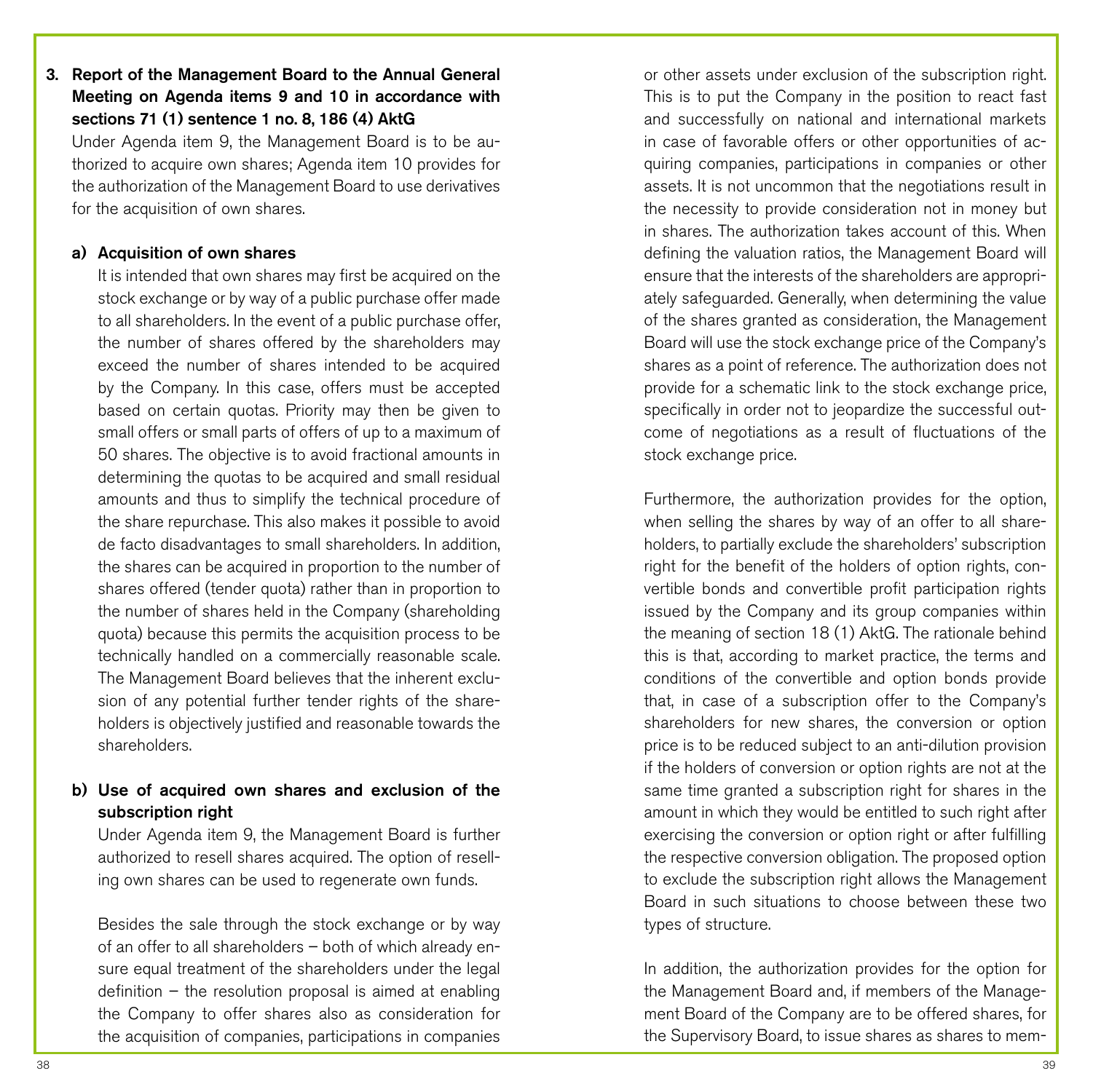bers of the Management Board, members of the management or to employees of the Company or its group companies within the meaning of section 18 (1) AktG. For this purpose, the Company also has authorized capital or will create new authorized capital under an authorization to this effect. Using the Company's existing own shares instead of a capital increase or cash compensation may be reasonable under financial terms; the authorization is intended to increase flexibility in this regard. In this context, the use of acquired own shares also enables effective control of any price risk that might otherwise exist. As far as shares are to be offered, promised or granted to members of the management or employees of the Company and its group companies within the meaning of section 18 (1) AktG, the Management Board may grant benefits that are customary for employee shares and which have to be proportionate to the Company's benefits of an employee share program and, if applicable, to an existing lock-up period or a to be agreed upon minimum holding period. For the Supervisory Board, the authorization shall primarily include the possibility to offer, promise and transfer own shares to members of the Management Board of the Company within the framework of remuneration regulations. This is also intended to create the prerequisite for granting shares to members of the Company's Management Board as variable remuneration components instead of a cash payment. The Supervisory Board determines the further details within the scope of its legal competencies. This use of acquired shares also requires a corresponding exclusion of the shareholders' subscription right.

Furthermore, it is intended to enable the management, also with a view to the resale of the shares acquired under this authorization for cash consideration, to exclude the subscription right in accordance with section 71 (1) no. 8 AktG in conjunction with section 186 (3) sentence 4 AktG. This possibility provided by law to exclude the subscription right offers the management the opportunity to seize favorable stock market situations on a short-term basis and, by determining the price in accordance with prevailing market terms, to achieve the highest-possible issue price and thus the largest possible addition to the Company's capital resources.

Precisely this opportunity is particularly important given the special capital requirements for banks. The use of this opportunity also for own shares opens up ways to strengthen the Company's capital structure also in less receptive markets. The authorization ensures that, based on section 186 (3) sentence 4 AktG, shares may be sold under the authorization only in the scope and up to the limit of 10% of the share capital specified therein under exclusion of the shareholders' subscription right. When calculating the aforementioned 10% limit, shares have to be taken into account that have been issued in direct or analogous application of section 186 (3) sentence 4 AktG during the term of this authorization under the simplified exclusion of the subscription right or that have been sold after repurchase. When calculating the aforementioned 10% limit, those shares have also to be taken into account that are to be issued to service conversion or option rights or conversion or option obligations arising from convertible or option bonds or profit participation rights to the extent these bonds or profit participation rights were issued in analogous application of section 186 (3) sentence 4 AktG during the term of the authorization. The fact that the shares can only be sold at a price that is not substantially lower than the relevant stock exchange price of the Company's shares gives due consideration to the principle of protecting the shareholders' anti-dilution interests. The final purchase price for the Company's own shares will be determined shortly before the sale. The management will seek to keep any discount from the stock exchange price as low as possible. Any such discount will presumably not exceed 3%, and will in any event be limited to a maximum of 5%. The fact that the stock exchange price must be used as a point of reference for the issue price ensures that the financial and voting interests of shareholders will remain appropriately safeguarded. Shareholders may acquire the number of shares required to maintain their shareholding quota at almost identical conditions on the stock exchange.

### c) Cancellation of acquired own shares

Finally, the authorization also permits the cancellation of acquired own shares. Cancellation may be effected either in such a manner that the issued share capital of the Company is reduced upon cancellation or, without reducing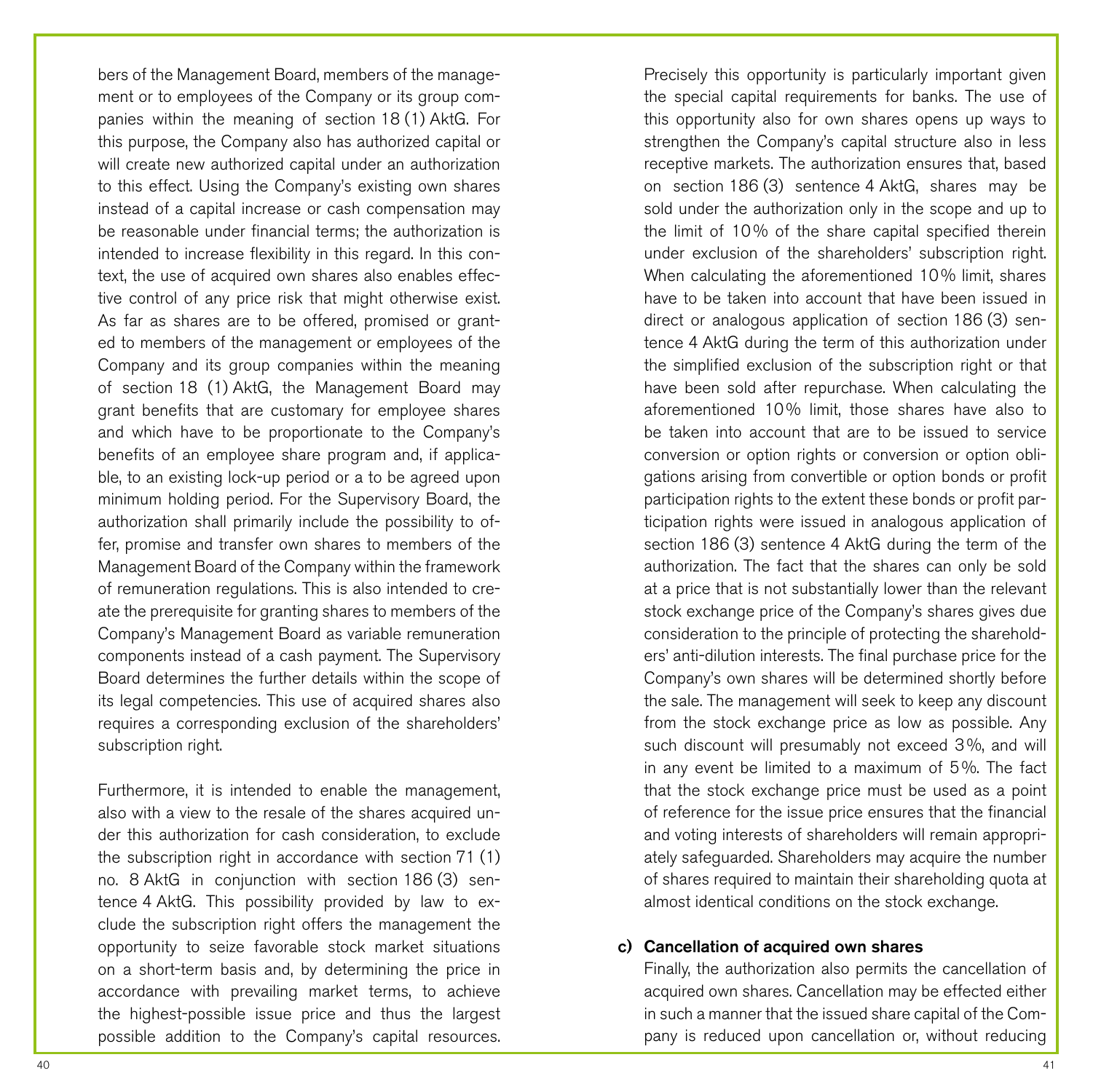the issued share capital, by a simple cancellation of the redeemed shares resulting simultaneously in an increase in the pro-rata amount of the share capital attributable to the remaining shares. The rights of the shareholders will not be prejudiced in either of the aforementioned cases.

# d) Acquisition of own shares using equity derivatives (Agenda item 10)

In addition to the options for acquiring own shares stipulated in Agenda item 9, the Company is also to be authorized, under Agenda item 10, to acquire own shares using specific equity derivatives. The use of put or call options for the acquisition of own shares enables the Company to optimize a repurchase transaction. The intention is, as is also illustrated by the individual limitation to 5% of the share capital, to increase the number of instruments available for a repurchase of shares and, simultaneously, to increase the number of occasions in which these instruments can be used to repurchase shares. It is not intended thereby to increase the total volume of shares that may be acquired.

The term of the options must in each case be selected in such a way as to ensure that the acquisition of shares by way of exercising the options does not take place after May 2025. This ensures that the Company cannot acquire own shares after expiration of the authorization to acquire own shares, which is valid until 27 May 2025, unless a new authorization has been issued.

Both the regulations governing the structure of the options and the regulations governing the shares suitable for delivery ensure that account is taken of the principle of equal treatment of shareholders also in this form of acquisition.

The obligation to ensure that options and other equity derivatives are only serviced with shares acquired in accordance with the principle of equal treatment of shareholders prevents disadvantages to shareholders in the case of acquisitions of own shares using equity derivatives.

To comply with the principle of equal treatment it is sufficient according to section 71 (1) no. 8 AktG, if shares are acquired via the stock exchange at the stock exchange price of the Company's shares prevailing at the time of the acquisition. Since the price for the option (option price) is determined on market terms, shareholders not participating in the option transactions will not suffer any value-related disadvantage. On the other hand, the option of agreeing on equity derivatives enables the Company to exploit market opportunities as soon as they arise and to enter into corresponding equity derivatives. Any potential rights of shareholders to enter into such equity derivative transactions with the Company are excluded, as are any potential shareholder tender rights. This exclusion is necessary to permit the use of equity derivatives in connection with the repurchase of own shares and to achieve the associated advantages for the Company. Entering into corresponding equity derivative transactions with all shareholders would not be feasible.

Therefore, after weighing the interests of the shareholders and the interests of the Company, the Management Board considers the authorization to withhold or limit potential shareholder rights to enter into equity derivative transactions with the Company and potential shareholder tender rights to be generally justified in view of the advantages arising for the Company from the use of equity derivatives.

With regard to the use of the Company's own shares acquired using equity derivatives, this does not differ from the possible uses proposed above. Regarding the reasons justifying the exclusion of the shareholders' subscription right in connection with the use of the shares, reference is therefore made to the information set out above.

The reports of the Management Board on Agenda items 6, 7, 8, 9 and 10 presented above are available on Deutsche Pfandbriefbank AG's website at [www.pfandbriefbank.com/](http://www.pfandbriefbank.com/investoren/hauptversammlung/) [investoren/hauptversammlung/](http://www.pfandbriefbank.com/investoren/hauptversammlung/) from the time the Annual General Meeting is convened. Upon request, each shareholder will be provided with a copy immediately and free of charge. Furthermore, the reports will also be available during the Annual General Meeting on 28 May 2020 on the aforementioned website of Deutsche Pfandbriefbank AG.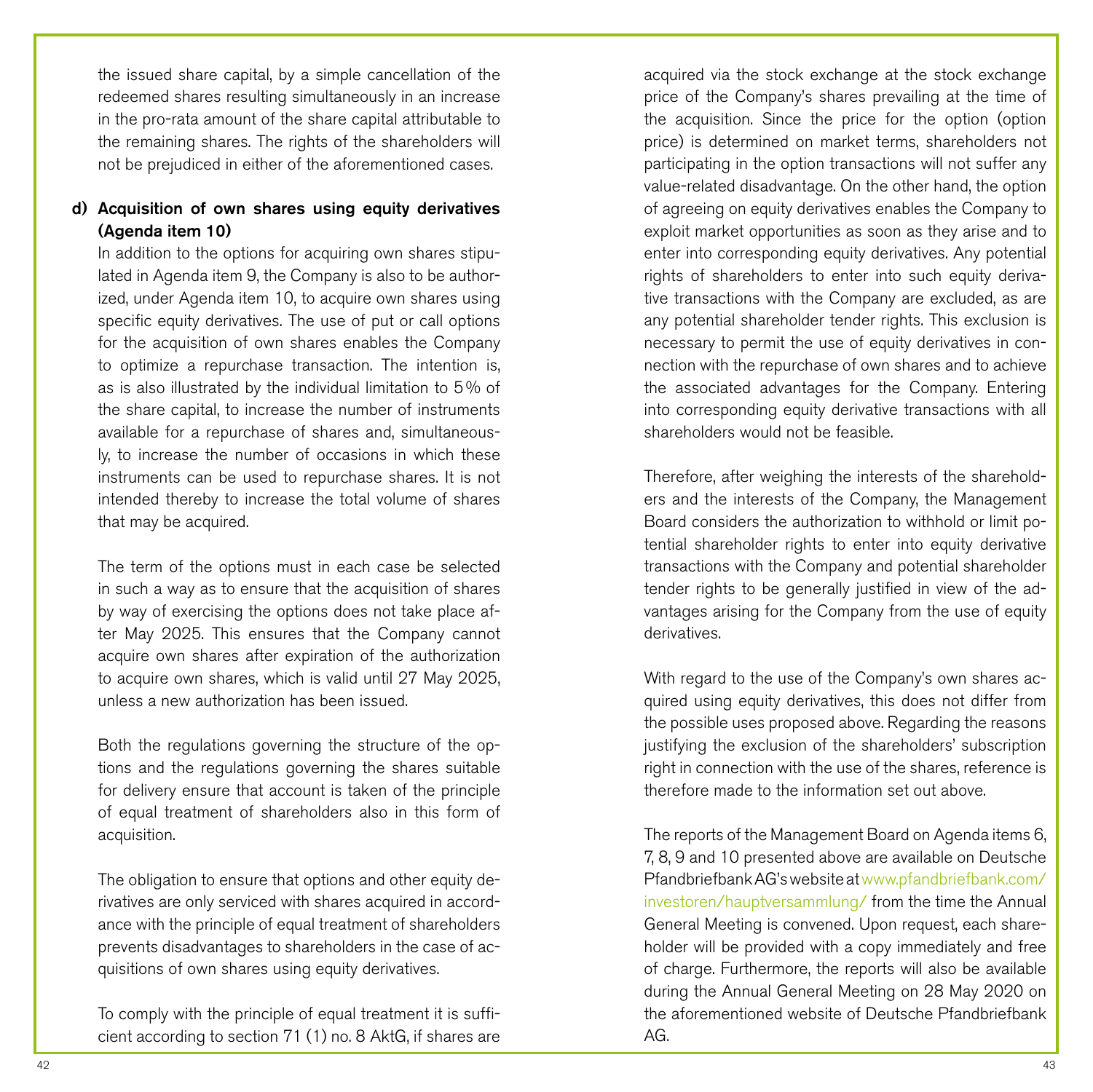# III.Additional information

## 1. Holding the Annual General Meeting as a virtual Annual General Meeting

On the basis of the Act on Measures in Corporate, Cooperative, Association, Foundation and Residential Property Law to Combat the Effects of the COVID-19 Pandemic (Article 2 of the Act on Mitigating the Consequences of the COVID-19 Pandemic in Civil, Insolvency and Criminal Procedure Law of 27 March 2020, Federal Law Gazette I 2020, p. 569), hereinafter referred to as "Covid-19 Act", the Management Board of Deutsche Pfandbriefbank AG decided, with the approval of the Supervisory Board, to hold the Annual General Meeting as a virtual Annual General Meeting without physical presence of either the shareholders or their authorized representatives (hereinafter referred to as "Virtual Annual General Meeting"). Physical attendance by shareholders or their authorized representatives is therefore excluded.

The Annual General Meeting will be broadcasted by audiovisual means live on the internet via the Online AGM Service [\(www.pfandbriefbank.com/investoren/hauptversammlung/\)](http://www.pfandbriefbank.com/investoren/hauptversammlung/) on 28 May 2020, starting at 10:00 hours (CEST). Shareholders who wish to participate in the Virtual Annual General Meeting must register for the Annual General Meeting. The shareholders who have registered in due time will receive their personal access data required to follow the entire Annual General Meeting via the Online AGM Service with their voting card, together with further information on the use of the Online AGM Service. The live broadcasting does not allow for participation in the Annual General Meeting within the meaning of section 118 (1) sentence 2 AktG. The opening of the Annual General Meeting by the chairman of the meeting and the speech of the Chief Executive Officer can also be followed live by other interested parties on the internet at [www.pfandbriefbank.com/investoren/hauptversammlung/.](http://www.pfandbriefbank.com/investoren/hauptversammlung/)

Shareholders or their authorized representatives can exercise their voting rights by postal vote (by electronic means or in paper form) or by authorizing of the Company Proxies as specified below. Questions to the Management Board may be submitted to the Management Board electronically as described in more detail below until 26 May 2020, 24:00 hours (CEST).

# 2. Preconditions for the participation in the Virtual Annual General Meeting and for the exercise of voting rights

### a) Registration

All shareholders who have registered for the Annual General Meeting by no later than Thursday, 21 May 2020, 24:00 hours (CEST) while providing proof of their share ownership, are entitled, pursuant to section 14 (5) of the Articles of Association, to participate in the Virtual Annual General Meeting and to exercise their voting rights either in person or through authorized representatives. Proof of such share ownership must be provided in form of a confirmation from the custodian bank. This proof must refer to the existence of share ownership as of 21 days prior to the Annual General Meeting (record date), i.e. Thursday, 7 May 2020, 0:00 hours (CEST). The record date is the decisive cut-off date for the determination of the shareholder status regarding the participation in the Virtual Annual General Meeting and the exercise of voting rights. According to section 123 (4) sentence 5 AktG, only those shareholders who have provided proof of their shareholder status will be deemed a shareholder vis-à-vis the Company for the purposes of attending the Virtual Annual General Meeting or exercising their voting rights. Both the registration and the proof of shareholding must be submitted in text form (Textform) in German or English language to the address of Deutsche Pfandbriefbank AG, c/o Link Market Services GmbH, Landshuter Allee 10, 80637 Munich, Germany, or to the e-mail address [inhaberaktien@linkmarketservices.de.](mailto:inhaberaktien%40linkmarketservices.de?subject=) The time of receipt of the registration in the Company's mailroom is decisive for meeting the deadline.

Following receipt of registration and proof of their shareholdings, voting cards with the personal access data for the Virtual Annual General Meeting will be forwarded to the eligible shareholders. We kindly ask shareholders wanting to participate in the Virtual Annual General Meeting or to exercise their voting rights to arrange for the required registration as well as proof of shareholding with their custodian bank in a timely manner.

Shares will not be barred or blocked due to the registration for the Annual General Meeting. Thus, shareholders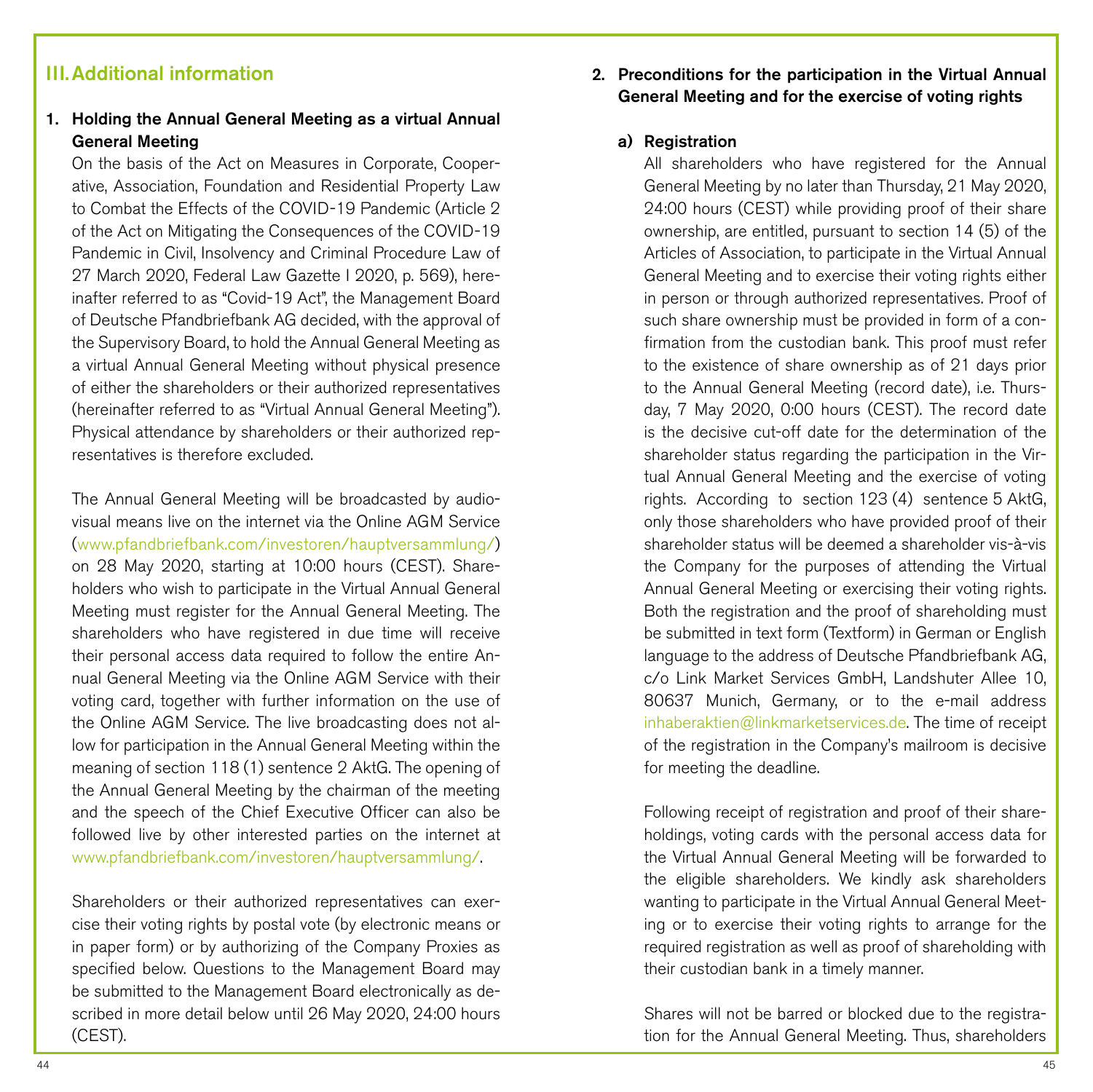can continue to freely dispose of their shares even after registration.

### b) Postal vote

Shareholders may exercise their voting rights by way of a postal vote. In this case, the same formal requirements apply, including the timely registration. Details on the postal voting procedure are provided in section III. 3. a) and b) of this invitation.

#### c) Authorized representatives

Shareholders may also exercise their voting rights by using an authorized representative – for example, an intermediary, a credit institution, a shareholders' association or a proxy advisor willing to exercise the voting rights at the Annual General Meeting. Please note that, also in such cases, the registration must be carried out in a timely manner and in accordance with formal requirements. Details of the authorization process are provided in section III. 3, a), c) and d) of this invitation.

### 3. Voting procedure

### a) General

Once duly registered, you may exercise your voting rights by way of a postal vote, through Company Proxies or an authorized representative.

### b) Postal vote

Shareholders who wish to exercise their voting rights by way of postal vote must consider the following:

The Company offers an access restricted Online AGM Service at [www.pfandbriefbank.com/investoren/](http://www.pfandbriefbank.com/investoren/hauptversammlung/) [hauptversammlung/](http://www.pfandbriefbank.com/investoren/hauptversammlung/) for voting by (electronic) postal vote. You will receive the required personal access data with your voting card. Postal votes, including their changes and revocations, can be exercised via the access restricted Online AGM Service until the beginning of voting in the Virtual Annual General Meeting.

In addition, postal votes may be sent in, changed or revoked in text form until Wednesday, 27 May 2020, 18:00 hours (CEST) at the latest to the address Deutsche

Pfandbriefbank AG, Annual General Meeting 2020, c/o Link Market Services GmbH, Landshuter Allee 10, 80637 Munich, Germany or under the e-mail address [inhaberaktien@linkmarketservices.de.](mailto:inhaberaktien%40linkmarketservices.de?subject=) You will receive a form for this purpose with the voting card. In addition, a universal postal vote form is available on the Company's website at [www.pfandbriefbank.com/investoren/](http://www.pfandbriefbank.com/investoren/hauptversammlung/) [hauptversammlung/](http://www.pfandbriefbank.com/investoren/hauptversammlung/). It will also be sent to you free of charge on request.

In all these cases, the time of receipt of the postal vote, its change or revocation in the Company's mailroom is decisive for meeting the deadline. If divergent declarations are received via different transmission channels and it is not possible to determine which was submitted last, these declarations will be considered in the following order: (1) via Online AGM Service, (2) via e-mail, (3) in paper form.

Please note that voting by way of postal vote is only possible on those motions and election nominations in respect of which proposals by the Management Board and/or the Supervisory Board pursuant to section 124 (3) AktG, or of shareholders pursuant to section 124 (1) AktG were either included in this invitation to the Annual General Meeting or announced subsequently, or which are made available in accordance with sections 126 and 127 AktG.

If postal votes and power of attorney/instructions to the Company Proxies are received, postal votes will always be given priority. If separate votes are held on an Agenda item instead of collective voting, the submitted postal vote will apply accordingly to each item of the separate votes.

### c) Voting by Company proxies

Shareholders may also opt to be represented by Company-appointed proxies bound by instructions ("Company Proxies"). In this case, shareholders must consider the following:

Company Proxies may only vote on Agenda items for which they have received explicit instructions regarding the exercise of the voting right. Said Company Proxies are under an obligation to cast their votes in line with the instructions given. Company Proxies will not exercise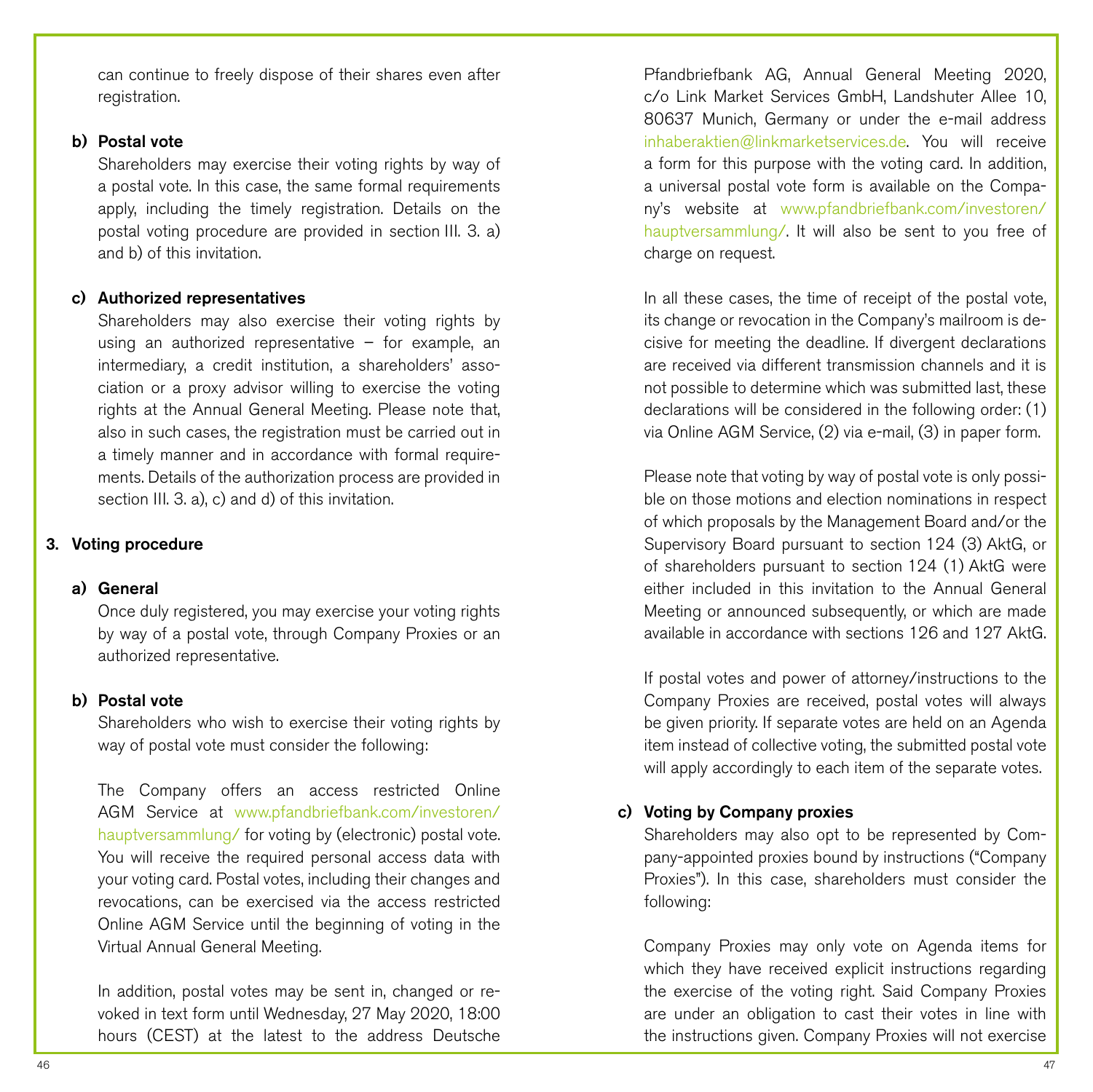voting rights for which they have not received instructions. Please note that the Company Proxies will not accept any instructions to raise objections against Annual General Meeting resolutions or to ask questions or submit motions as well as to submit statements, and that they will only be available for the voting on such motions and election nominations in respect of which proposals by the Management Board and/or the Supervisory Board pursuant to section 124 (3) AktG or of shareholders pursuant to section 124 (1) AktG were either included in this invitation to the Annual General Meeting or announced subsequently, or which are made public in accordance with sections 126 and 127 AktG.

Powers of attorney and instructions for Company Proxies may be issued, amended or revoked in text form until Wednesday, 27 May 2020, 18:00 hours (CEST) at the latest to the address of Deutsche Pfandbriefbank AG, Hauptversammlung 2020, c/o Link Market Services GmbH, Landshuter Allee 10, 80637 Munich, Germany or under the e-mail address [inhaberaktien@](mailto:inhaberaktien%40linkmarketservices.de?subject=) [linkmarketservices.de.](mailto:inhaberaktien%40linkmarketservices.de?subject=) In addition, it is also possible to grant power of attorney and to issue instructions to the Company Proxies via the access restricted Online AGM Service at [www.pfandbriefbank.com/investoren/](http://www.pfandbriefbank.com/investoren/hauptversammlung/) [hauptversammlung/](http://www.pfandbriefbank.com/investoren/hauptversammlung/) before and during the Virtual Annual General Meeting, but they must be received by the beginning of the voting at the latest. You will receive the access data required for the access restricted Online AGM Service with your voting card.

The time of receipt of the power of attorney, instruction, amendment, or revocation in the Company's mailroom is decisive for meeting the deadline.

If separate votes are held on an Agenda item instead of collective voting, the instructions given to the Company Proxies on this item will apply accordingly to each item of the separate votes.

If divergent declarations are received via different transmission channels and it is not possible to determine which was submitted last, these declarations will be considered in the following order: (1) via Online AGM Service, (2) via e-mail, (3) in paper form. If postal votes and power of attorney/instructions to the Company Proxies are received, postal votes will always be given priority.

### d) Voting through an authorized representative

Shareholders may also exercise their voting rights through other representatives to whom they have duly granted power of attorney. In this case, shareholders must consider the following:

If the power of attorney is not granted pursuant to section 135 AktG, the power of attorney must be issued either in text form vis-à-vis the Company at any of the addresses set forth above under section III. 2. a) of this invitation for registration purposes or directly to the authorized representative (in which case, proof of such authorization is required to be provided to the Company in text form). The same applies if a shareholder wishes to revoke a power of attorney.

Shareholders and their authorized representatives must submit the proof of authorization or of the revocation of the power of attorney no later than Wednesday, 27 May 2020, 18:00 hours (CEST) to the Company at any of the addresses set forth above under section III. 2. a) of this invitation for registration purposes.

If the power of attorney is granted pursuant to section 135 AktG (granting of power of attorney to intermediaries (in particular credit institutions), proxy advisors, shareholders' associations or commercial proxy services), it is required to keep verifiable records of the power of attorney. Furthermore, the declaration of the power of attorney must be complete, and may contain only statements relating to the exercise of the voting rights. In these cases, shareholders should consult with the person to be authorized as to the formal requirements of such power of attorney.

Authorized representatives (except for the Company Proxies) may not physically participate in the Annual General Meeting. They may only exercise the voting rights of the shareholders they represent by way of postal vote or by granting (sub-)authorization to the Company Proxies.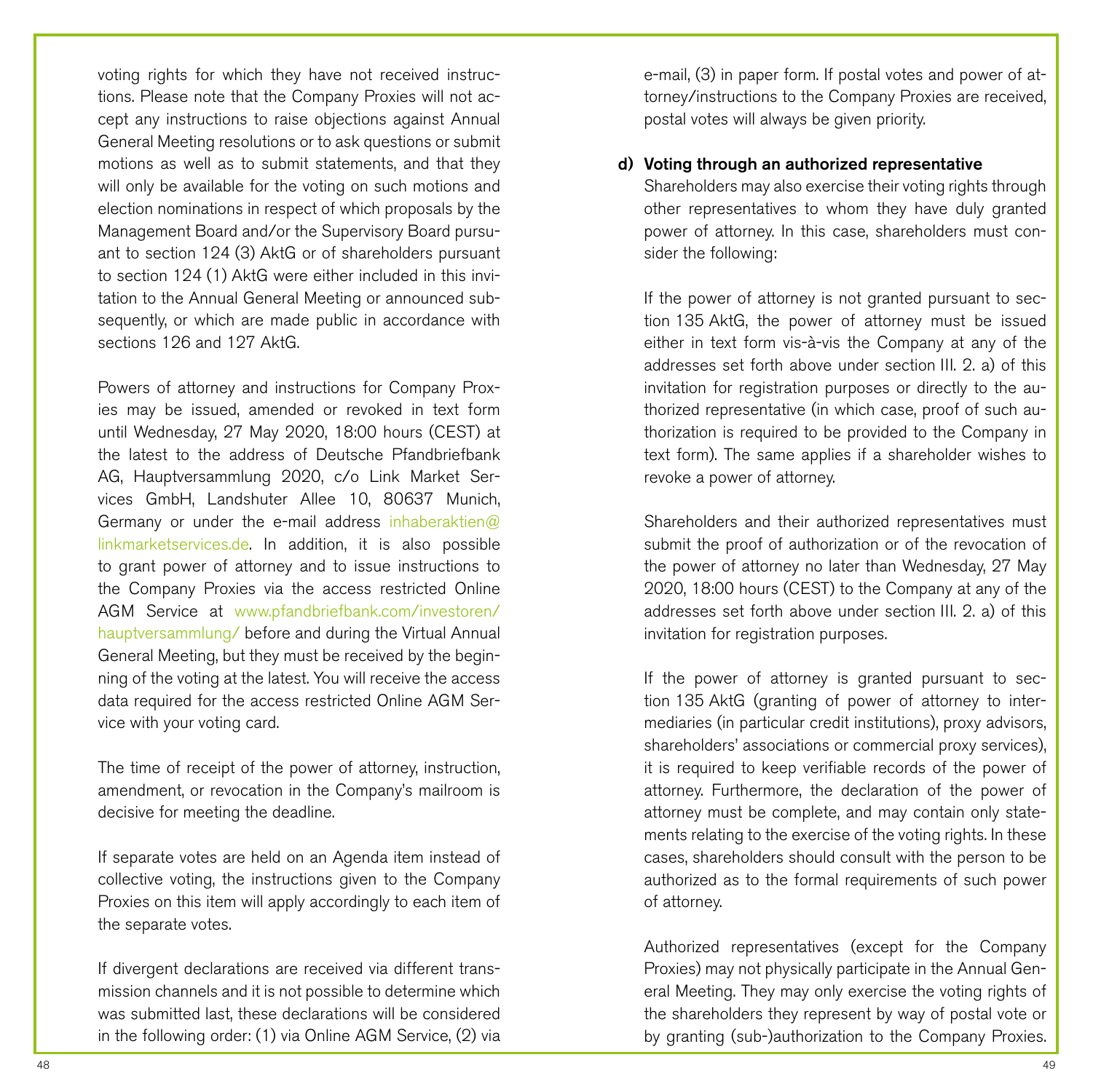The exercise of rights by authorized representatives by means of electronic communication via the Online AGM Service requires that the authorized representative receives the personal access data sent with the voting card from the person granting the power of attorney. The use of the personal access data by the authorized representative is also deemed to be proof of authorization.

In the event that a shareholder appoints more than one person as authorized representative, section 134 (3) sentence 2 AktG entitles the Company to reject one or several of these persons.

### 4. Shareholders' rights

Shareholders' rights, before and during the Virtual Annual General Meeting, include – among others – the following rights. More information regarding such rights is available on our website [www.pfandbriefbank.com/investoren/](http://www.pfandbriefbank.com/investoren/hauptversammlung/) [hauptversammlung/.](http://www.pfandbriefbank.com/investoren/hauptversammlung/)

#### a) Additions to the Agenda

Pursuant to section 122 (2) AktG, shareholders whose combined shareholdings add up to a twentieth of the share capital, or reach the nominal amount of EUR 500,000.00 of the Company's share capital (corresponding to 176,767 shares), may request that certain items be included in the Agenda and communicated. Each new Agenda item must be accompanied by an explanation or a proposal. Such a request must be addressed, in writing or in electronic form according to section 126a of the German Civil Code (Bürgerliches Gesetzbuch, "BGB") (i.e. with qualified electronic signature), to the Management Board of Deutsche Pfandbriefbank AG, Parkring 28, 85748 Garching, Germany, E-mail (with qualified electronic signature) [inhaberaktien@linkmarketservices.de.](mailto:inhaberaktien%40linkmarketservices.de?subject=) The Company must receive such a request no later than Monday, 27 April 2020, 24:00 hours (CEST). Applicants must prove that they have held the shares for at least 90 days before the request is received, and that they will hold the shares until the Management Board decides on the request. For the calculation of the shareholding period, section 70 AktG applies. Furthermore, section 121 (7) AktG shall apply mutatis mutandis. As such, the day of receipt of the request shall not be included in the calculation of

the deadline. Postponing to or bringing forward from a Sunday, Saturday or a public holiday to a preceding or following business day is not permissible. Sections 187 to 193 BGB shall not apply analogously.

Amendments to the Agenda that require communication (unless they were already communicated with the convocation) will be published, without undue delay following receipt of the request, in the German Federal Gazette and will be forwarded to such other media for publication that can be assumed to distribute information throughout the entire European Union. In addition, they will also be published on our website [www.pfandbriefbank.com/](http://www.pfandbriefbank.com/investoren/hauptversammlung/) [investoren/hauptversammlung/,](http://www.pfandbriefbank.com/investoren/hauptversammlung/) and communicated to the shareholders in accordance with section 125 (1) sentence 3 AktG (in the currently applicable version).

### b) Counter-proposals; nominations

Each shareholder is entitled to lodge counter-proposals in response to resolutions proposed on the items on the Agenda. If the counter-proposals are to be made available by the Company prior to the Annual General Meeting, they must be sent to the Company no later than 14 days prior to the Annual General Meeting, i.e. by Wednesday, 13 May 2020, 24:00 hours (CEST), to the address of Deutsche Pfandbriefbank AG, Investor Relations, Attn. Mr. Michael Heuber, Parkring 28, 85748 Garching, Germany, stating the reasons for them. Counter-proposals sent to other addresses need not be made available. The time of receipt of a counter-proposal in the Company's mailroom is decisive for meeting the deadline. In the case that one of the exclusions in accordance with section 126 (2) AktG applies, a counter-proposal need not be made available. Substantiations of a counter-proposal do not need to be made accessible where they exceed 5,000 characters in total. Subject to section 126 (2) and (3) AktG, shareholders' counter-proposals that are to be made available will be published at [www.pfandbriefbank.com/](http://www.pfandbriefbank.com/investoren/hauptversammlung/) [investoren/hauptversammlung/](http://www.pfandbriefbank.com/investoren/hauptversammlung/) together with the shareholder's name and an explanatory remark as well as any related statements by the management.

The Company will treat counter-proposals and election nominations which are duly made, admissible and timely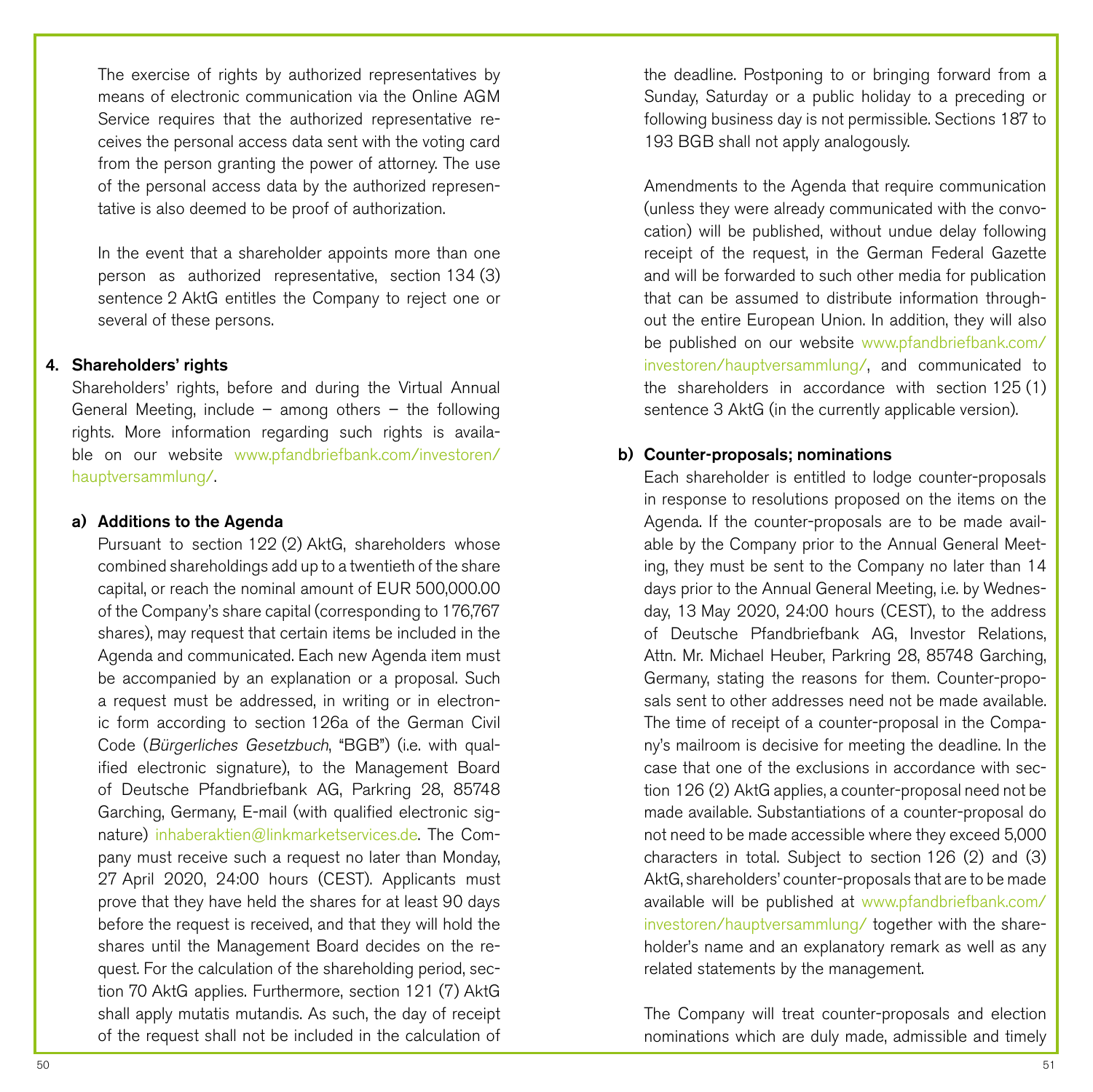submitted as if they had been made orally at the Annual General Meeting. This also applies to counter-proposals to Agenda items that have been placed on the agenda at the request of a minority of shareholders pursuant to section 122 (2) AktG on the basis of admissible and timely submitted supplementary motions to the Agenda.

According to section 127 AktG, these rules also apply, mutatis mutandis, to shareholder nominations for the appointment of auditors. Such nominations must also be sent exclusively to the addresses specified above under section III. 4. b) by no later than 14 days prior to the Annual General Meeting, i.e. by Wednesday, 13 May 2020, 24:00 hours (CEST). Such nominations need not be justified. In addition to the grounds defined in section 126 (2) AktG, a nomination need not be made available by the Management Board, inter alia, if the nomination does not contain name, executed profession and residence of the candidate.

### c) Possibility to submit statements

Due to the concept of the Virtual Annual General Meeting based on the Covid-19 Act, shareholders will not be able to comment on the Agenda at the Annual General Meeting.

The Company therefore provides shareholders who have registered in due time the possibility of submitting statements with reference to the Agenda for publication by the Company on its website at [www.pfandbriefbank.com/](http://www.pfandbriefbank.com/investoren/hauptversammlung/) [investoren/hauptversammlung/](http://www.pfandbriefbank.com/investoren/hauptversammlung/) prior to the Virtual Annual General Meeting. Shareholders who wish to submit a statement are requested to send it, including the name and the number of the voting card, to the Company in text form in German or English language, by 26 May 2020, 24:00 hours (CEST) at the latest to the address of Deutsche Pfandbriefbank AG, Investor Relations, Attn. Mr. Michael Heuber, Parkring 28, 85748 Garching, Germany, or by e-mail to [inhaberaktien@linkmarketservices.de](mailto:inhaberaktien%40linkmarketservices.de?subject=).

The length of a statement should not exceed 10,000 characters. The name of the submitting shareholder will be disclosed in the publication only if the shareholder has expressly agreed to such disclosure when submitting the statement.

This does not imply a right to have a submitted statement published. In particular, the Company reserves the right to refrain from publishing statements with offensive content, content that could qualify as a criminal offence, obviously false or misleading content or content without any reference to the Agenda of the Annual General Meeting. This also applies to statements the length of which exceed 10,000 characters or which have not been received by the Company in text form in German or English language by 26 May 2020, 24:00 hours (CEST). Furthermore, the Company reserves the right to publish only one statement per shareholder. The Company will decide whether published statements will remain accessible on the Company's website after the Virtual Annual General Meeting.

If shareholders wish to address questions to the Management Board of the Company, this is only possible by way of electronic communication via the Online AGM Service at [www.pfandbriefbank.com/investoren/](http://www.pfandbriefbank.com/investoren/hauptversammlung/) [hauptversammlung/](http://www.pfandbriefbank.com/investoren/hauptversammlung/) as described below under section III. 4. d) of this invitation.

#### d) Right to disclosure/Possibility to ask questions

According to the Covid-19 Act, the shareholders are not entitled to disclosure within the meaning of Section 131 AktG, but they are given the possibility to ask questions at the Annual General Meeting by means of electronic communication (section 1 (2) sentence 1 no. 3 Covid-19 Act). This does not imply a right to receive a response.

With the approval of the Supervisory Board, the Management Board of Deutsche Pfandbriefbank AG has decided that questions from shareholders duly registered for the Virtual Annual General Meeting can be addressed to the Management Board via the Online AGM Service at [www.pfandbriefbank.com/investoren/hauptversammlung/.](http://www.pfandbriefbank.com/investoren/hauptversammlung/) Questions must relate to matters concerning the Company, the legal and business relations of the Company with an affiliated company as well as the situation of the Group and the companies included in the consolidated financial statements to the extent that this is necessary for a proper assessment of an item on the Agenda.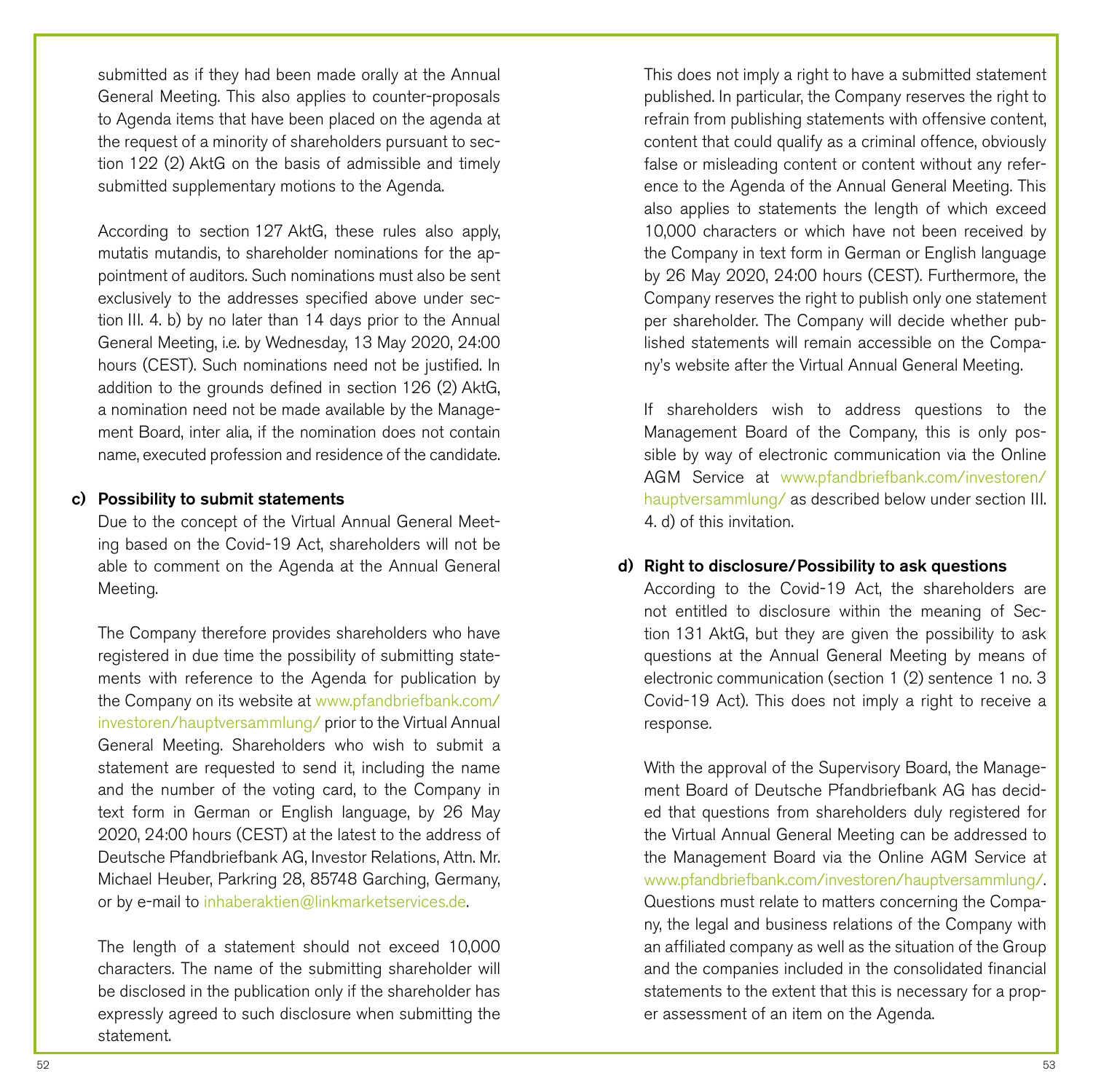Questions from shareholders must be received by the Company via the access restricted Online AGM Service of the Company by 26 May 2020, 24:00 hours (CEST) at the latest. It is not possible to ask questions during the Virtual Annual General Meeting.

The Management Board decides at its duty-bound and free discretion which questions it will respond to and how to answer them (section 1 (2) sentence 2 Covid-19 Act). In particular, it may summarize questions and select meaningful questions in the interest of the other shareholders. Furthermore, the Management Board may give preference to shareholders' associations and institutional investors with significant voting interests. Questions in foreign languages will not be considered. The Management Board reserves the right to answer recurring questions in general form in advance on the Company's website.

### e) Right of objection

Shareholders duly and timely registered for the Annual General Meeting may declare objections to resolutions of the Annual General Meeting via the access restricted Online AGM Service at [www.pfandbriefbank.com/](http://www.pfandbriefbank.com/investoren/hauptversammlung/) [investoren/hauptversammlung/](http://www.pfandbriefbank.com/investoren/hauptversammlung/) for recording in the minutes in accordance with section 245 no. 1 AktG. The declaration can be made via the access restricted Online AGM Service from the beginning of the Annual General Meeting until the end of the meeting. The notary has authorized the Company to accept objections via the access restricted Online AGM Service and will himself have access to the objections received.

# 5. Information and documents on the Annual General Meeting; website

This convocation of the Annual General Meeting, including the legally required information and explanations, as well as the documents to be made available (pursuant to section 124a AktG), can be accessed at and downloaded from our website, at [www.pfandbriefbank.com/investoren/](http://www.pfandbriefbank.com/investoren/hauptversammlung/) [hauptversammlung/.](http://www.pfandbriefbank.com/investoren/hauptversammlung/) All documents required to be made available to the Annual General Meeting by law will also be available on the Company's website during the Virtual Annual General Meeting. The voting results will be published on the same website following the Annual General Meeting.

### 6. Total number of shares and voting rights

At the time the Annual General Meeting was convened, the Company's share capital of EUR 380,376,059.67 was divided into 134,475,308 no-par value shares, each of which grants one vote. If the Company holds own shares directly or indirectly within the meaning of section 71d AktG, the Company has no rights arising from these shares pursuant to section 71b AktG. Treasury shares would therefore be neither entitled to vote at the Company's Annual General Meeting nor would they be entitled to dividends. At the time the Annual General Meeting is convened, the Company does not hold any own shares, either directly or indirectly, and does not intend to acquire own shares, either directly or indirectly, until the Annual General Meeting.

# 7. Broadcast of the Annual General Meeting/Audiovisual recording

The opening of the Annual General Meeting by the chairman of the meeting and the speech of the Chief Executive Officer can also be followed live by other interested parties on the internet at [www.pfandbriefbank.com/investoren/hauptversammlung/.](http://www.pfandbriefbank.com/investoren/hauptversammlung/) The speech of the Management Board will be recorded and made available on the same website after the Virtual Annual General Meeting.

### 8. Information on data protection

The following is intended to provide you with information on processing of your personal data by Deutsche Pfandbriefbank AG and your rights under data protection law. You can obtain more information on data protection in the Privacy Notice at [www.pfandbriefbank.com/en/privacy](http://www.pfandbriefbank.com/en/privacy).

The responsible data controller is Deutsche Pfandbriefbank AG, Parkring 28, 85748 Garching, Germany. You can contact the data privacy officer of Deutsche Pfandbriefbank AG by regular mail under the aforementioned address or by e-mail to [group.dataprotection@pfandbriefbank.com.](mailto:group.dataprotection%40pfandbriefbank.com?subject=)

With regard to the Virtual Annual General Meeting, Deutsche Pfandbriefbank AG processes your personal data (repository data of the shareholder, the name, address and e-mail address of his/her representative, if applicable, the type of ownership of the shares, absentee votes/voting instructions, and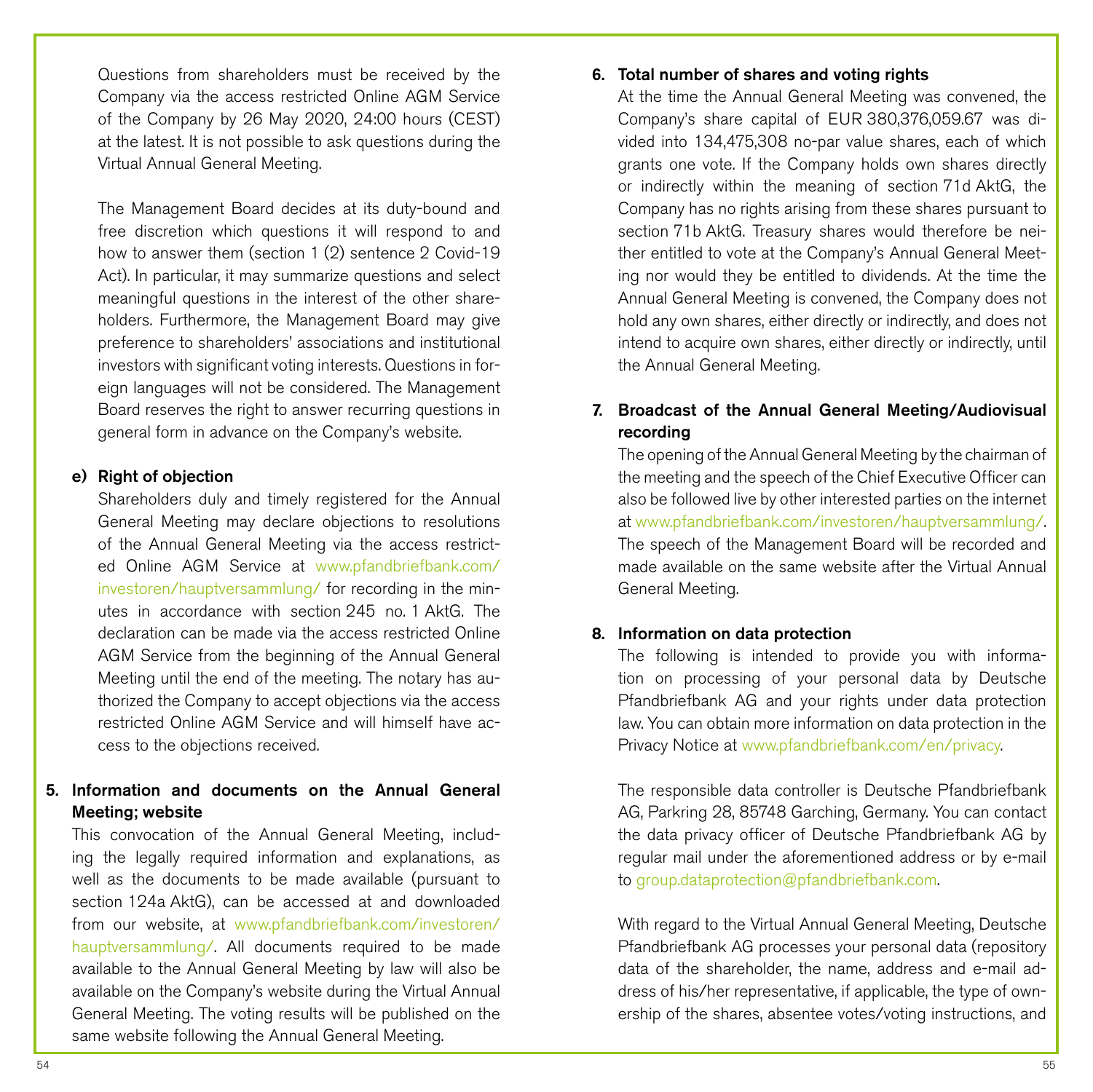the number of the voting card) on the basis of prevailing data protection legislation.

Processing of your personal data is mandatory in order to enable you as a Shareholder to participate at the Virtual Annual General Meeting, in particular to exercise voting rights and to follow the complete audiovisual broadcast of the Virtual Annual General Meeting, and to conduct the Virtual Annual General Meeting. Legal Basis for the processing is art. 6 (1) sentence 1 letter c) of the EU General Data Protection Regulation in conjunction with sections 118 et seqq. AktG, section 67 AktG, section 1 Covid-19 Act and section 14 of the Articles of Association. In general, Deutsche Pfandbriefbank AG receives the Shareholder's personal data from the credit institution which the Shareholder has instructed to hold its shares in safe custody (so-called custodian bank). Insofar as the processing of personal data is necessary for organisational reasons in order to conduct the Virtual Annual General Meeting, the legal basis for this is art. 6 (1) sentence 1 letter f) of the EU General Data Protection Regulation.

Deutsche Pfandbriefbank AG uses the services of external service providers and their subcontractors based in the European Union for the conduction of the Virtual Annual General Meeting. The service providers commissioned for the conduction of the Virtual Annual General Meeting process your personal data exclusively in member states of the European Union or the European Economic Area and in accordance with the instructions of Deutsche Pfandbriefbank AG and only to the extent that this is required for the execution of the commissioned service. All employees of Deutsche Pfandbriefbank AG and the employees of the commissioned service providers who have access to and/or process personal data of shareholders and shareholder representatives are obliged to treat this data confidentially. Moreover, the publication and/or transfer of your personal data to third parties, in particular to other Shareholders and their representatives, may also be required, e.g. as a result of the legal notification obligations under sections 126, 129 AktG.

Deutsche Pfandbriefbank AG will delete your personal data in accordance with the statutory regulations, in particular if your personal data is no longer necessary for the original purposes of processing, the data is no longer required in connection with any administrative or court proceedings and there are no statutory storage obligations.

At the aforementioned address, you can obtain information on, and access to, the data about you that Deutsche Pfandbriefbank AG has stored. If the legal requirements are met, you also have the right to demand that your data be rectified or erased or that processing of it is restricted.

If the legal basis for the processing of personal data is art. 6 (1) sentence 1 letter f) of the EU General Data Protection Regulation, shareholders also have a right of objection under the statutory conditions.

In case you wish to lodge a complaint about how your data is being used you can contact the aforementioned data privacy officer or a data protection supervisory authority.

Garching, April 2020

Deutsche Pfandbriefbank AG

The Management Board